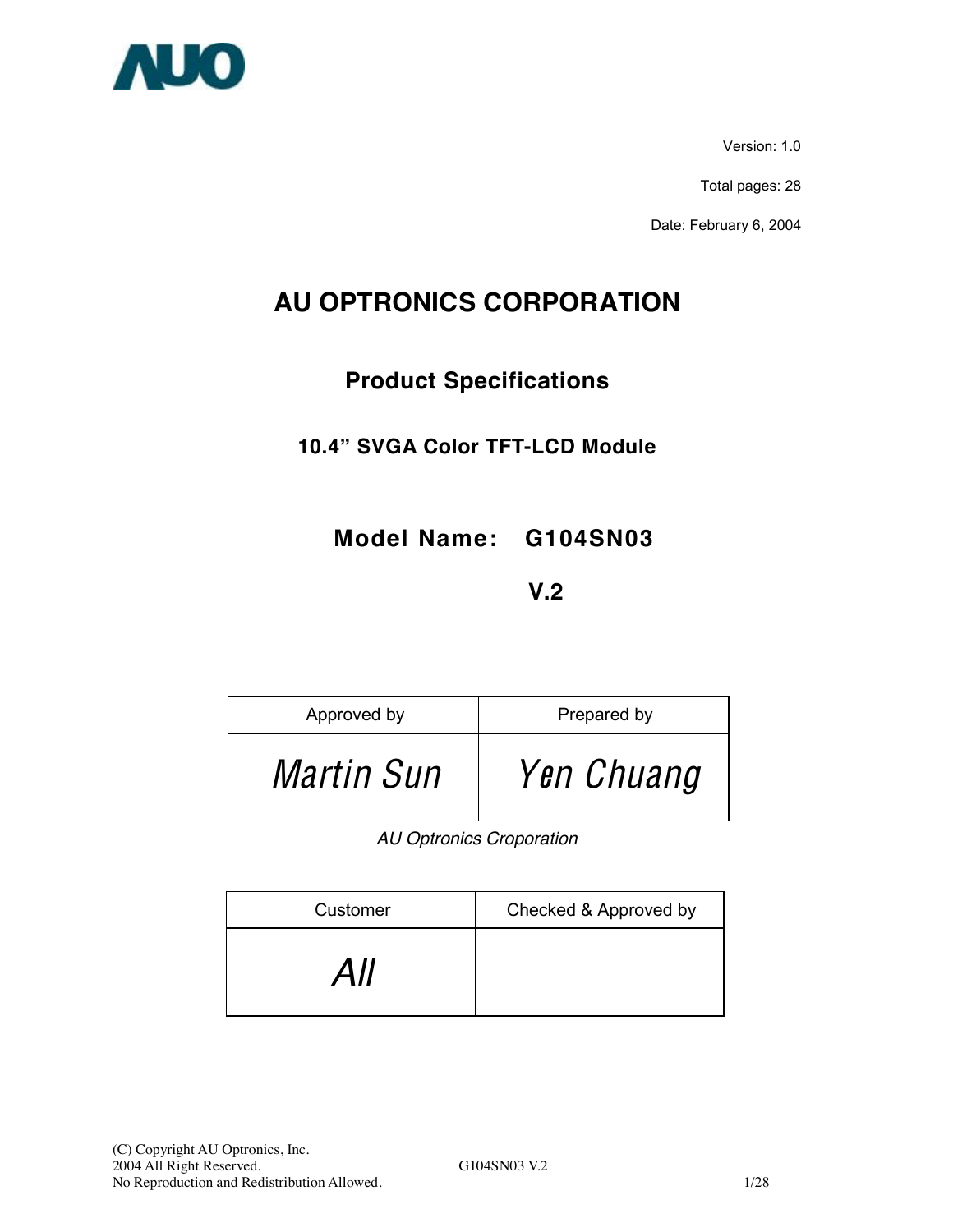

**Version: 1.0 Total Pages: 28 Date: February 6, 2004**

**Product Functional Specification** 

# **10.4 inch SVGA Color TFT LCD Module**

# **Model Name: G104SN03**

**V.2** 

**(** u **) Preliminary Specification ( ) Final Specification** 

**Note: This Specification is subject to change without notice.**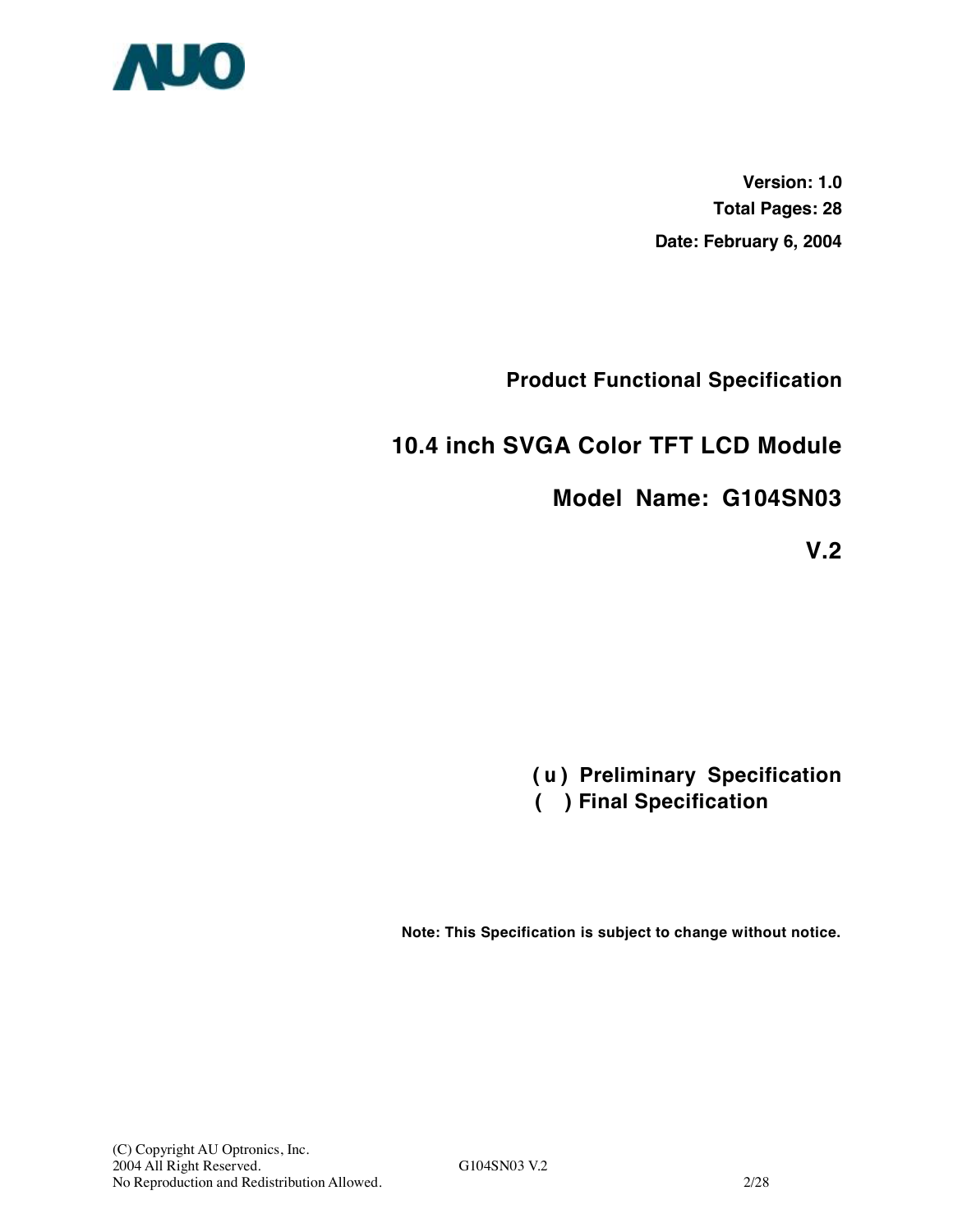

# **I. Contents**

| 1.0 |                                                        | Handling Precautions ------------------------ 5                                                        |  |  |
|-----|--------------------------------------------------------|--------------------------------------------------------------------------------------------------------|--|--|
| 2.0 |                                                        | General Description ------------------------ 6                                                         |  |  |
|     | 2.1                                                    | <b>Display Characteristics</b>                                                                         |  |  |
|     | 2.2                                                    | <b>Functional Block Diagram</b>                                                                        |  |  |
| 3.0 |                                                        | Absolute Maximum Ratings ----------------------9<br>Optical Characteristics ----------------------- 10 |  |  |
| 4.0 |                                                        |                                                                                                        |  |  |
| 5.0 |                                                        |                                                                                                        |  |  |
|     | 5.1                                                    | Connectors                                                                                             |  |  |
|     | 5.2                                                    | Signal Pin                                                                                             |  |  |
|     | 5.3                                                    | <b>Signal Description</b>                                                                              |  |  |
|     | 5.4                                                    | <b>Signal Electrical Characteristics</b>                                                               |  |  |
| 6.0 |                                                        |                                                                                                        |  |  |
| 7.0 |                                                        |                                                                                                        |  |  |
| 8.0 |                                                        |                                                                                                        |  |  |
|     | 8.1                                                    | Display Color v.s. Input Data Signal                                                                   |  |  |
|     | 8.2                                                    | Input Signal Timing                                                                                    |  |  |
|     | 8.3                                                    | <b>Display Position</b>                                                                                |  |  |
| 9.0 |                                                        | Backlight Characteristics ---------------------------                                                  |  |  |
|     |                                                        |                                                                                                        |  |  |
|     | 10.1                                                   | <b>Operating Condition</b>                                                                             |  |  |
|     |                                                        | 10.2 Electrical Characteristic                                                                         |  |  |
|     | 10.3                                                   | <b>Mechanical Characteristic</b>                                                                       |  |  |
|     | 10.4                                                   | <b>Touch Panel Outline Dimension</b>                                                                   |  |  |
|     |                                                        | 11.0 Reliability Test Items $- - - - - - - - - - - - - - - - - - - - - - - - - - 26$                   |  |  |
|     |                                                        |                                                                                                        |  |  |
|     |                                                        |                                                                                                        |  |  |
|     | 14.0 Mechanical Characteristic ---------------------28 |                                                                                                        |  |  |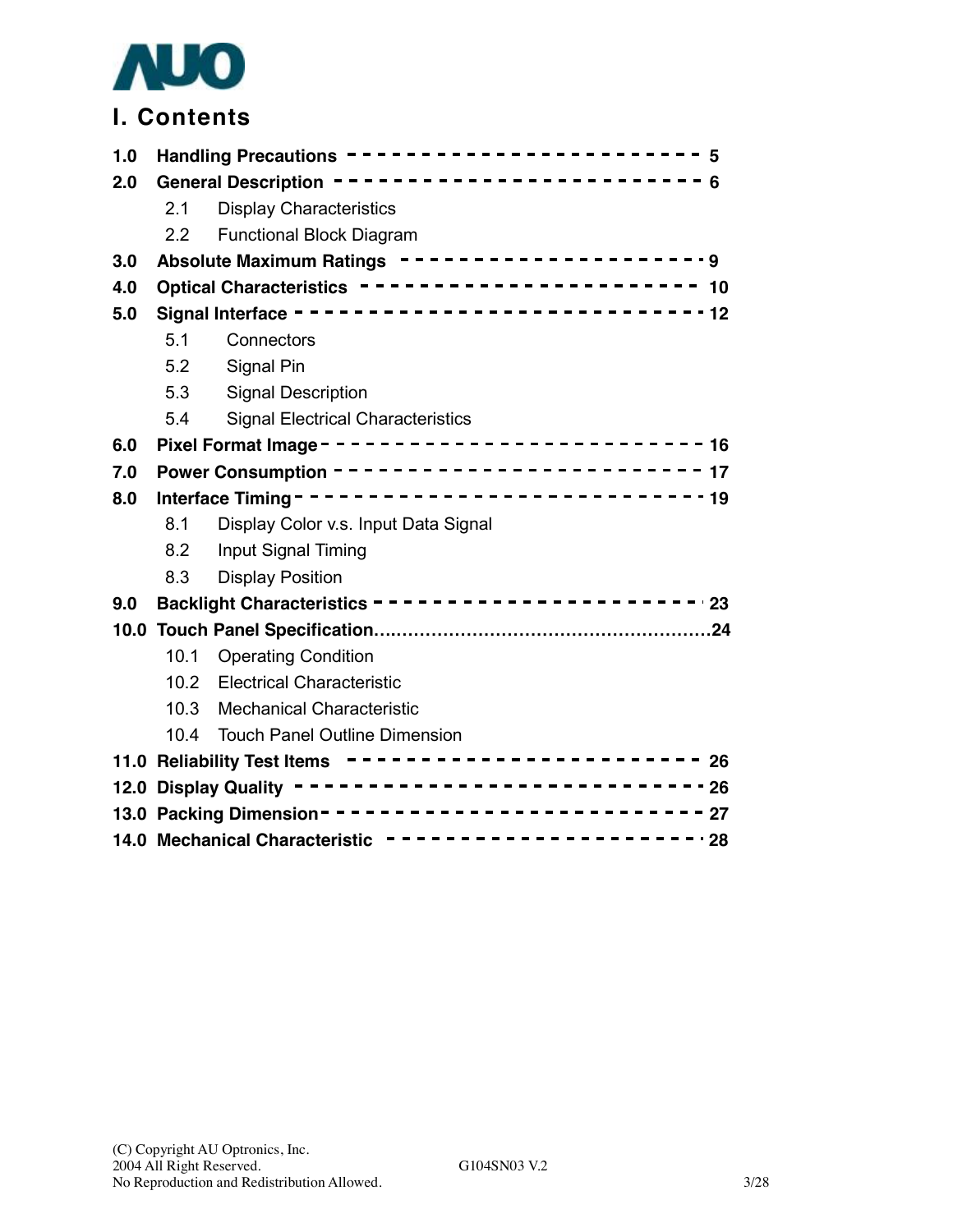

# **II. Record of Revision**

| Version and Date Page | Old description | <b>New Description</b>      | Remark |
|-----------------------|-----------------|-----------------------------|--------|
| 1.0 Feb. 6, 2004 All  | N/A             | First Edition for Customers |        |
|                       |                 |                             |        |
|                       |                 |                             |        |
|                       |                 |                             |        |
|                       |                 |                             |        |
|                       |                 |                             |        |
|                       |                 |                             |        |
|                       |                 |                             |        |
|                       |                 |                             |        |
|                       |                 |                             |        |
|                       |                 |                             |        |
|                       |                 |                             |        |
|                       |                 |                             |        |
|                       |                 |                             |        |
|                       |                 |                             |        |
|                       |                 |                             |        |
|                       |                 |                             |        |
|                       |                 |                             |        |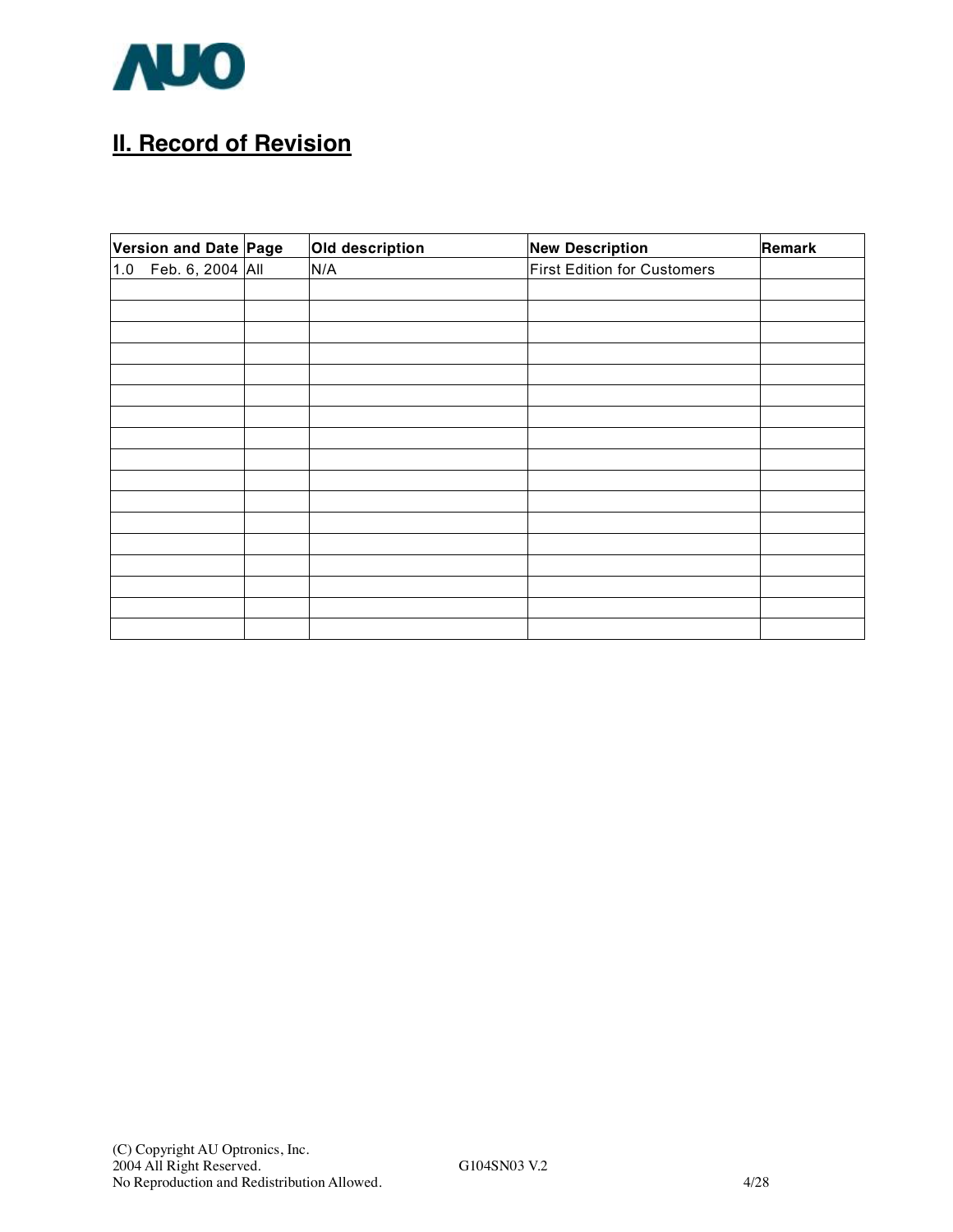

- 1) Since front polarizer is easily damaged, pay attention not to scratch it.
- 2) Be sure to turn off power supply when inserting or disconnection from input connector.
- 3) Wipe off water drop immediately. Long contact with water may cause discoloration or spots.
- 4) When the panel surface is soiled, wipe it with absorbent cotton or other soft cloth.
- 5) Since the panel is made of glass, it may break or crack if dropped or bumped on hard surface.
- 6) Since CMOS LSI is used in this module, take care of static electricity and insure human earth when handling.
- 7) Do not open nor modify the module Assembly.
- 8) Do not press the reflector sheet at the back of the module to any directions.
- 9) In case if a module has to be put back into the packing container slot after once it was taken out from the container, do not press the center of the CCFL Reflector edge. Instead, press at the far ends of the CFL Reflector edge softly. Otherwise the TFT module may be damaged.
- 10) At the insertion or removal of the Signal Interface Connector, be sure not to rotate nor tilt the interface Connector of the TFT module.
- 11) After installation of the TFT module into an enclosure, do not twist nor bend the TFT module even momentary. At designing the enclosure, it should be taken into consideration that no bending/twisting forces are applied to the TFT module from outside. Otherwise the TFT module may be damaged.
- 12) Cold cathode fluorescent lamp in LCD contains a small amount of mercury. Please follow local ordinances or regulations for disposal.
- 13) Small amount of materials having no flammability grade is used in the LCD module should be supplied by power complied with requirements of Limited Power Source, or be applied exemption.
- 14) The LCD module is designed so that the CFL in it is supplied by Limited Current Circuit. Do not connect the CFL in Hazardous Voltage Circuit.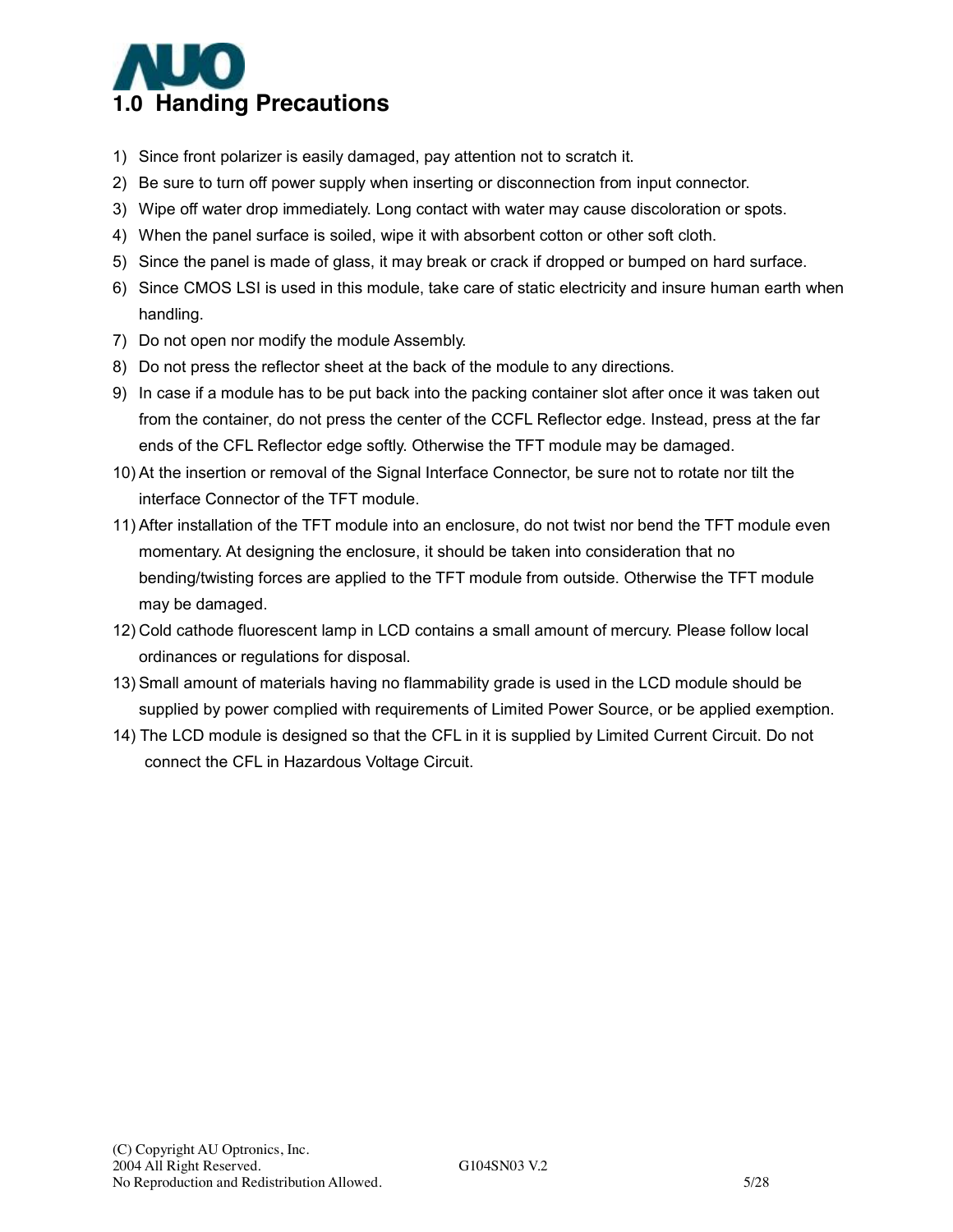

This specification applies to the 10.4 inch color TFT LCD module G104SN03 V.2.

This module is designed for General Display.

The screen format is intended to support the SVGA (800(H) x 600(V)) screen and 262k colors (RGB 6-bits data driver).

All input signals are LVDS interface compatible.

The module does not contain an inverter card for backlight.

## Features

- SVGA 800(H) x600(V) resolution
- 1 CCFL(Cold cathode Fluorescent Lamp)
- High contrast ratio, High transmittance ratio
- Wide viewing angle
- High speed response
- Low power consumption
- LVDS interface

## Applications

Information Appliance Industrial Application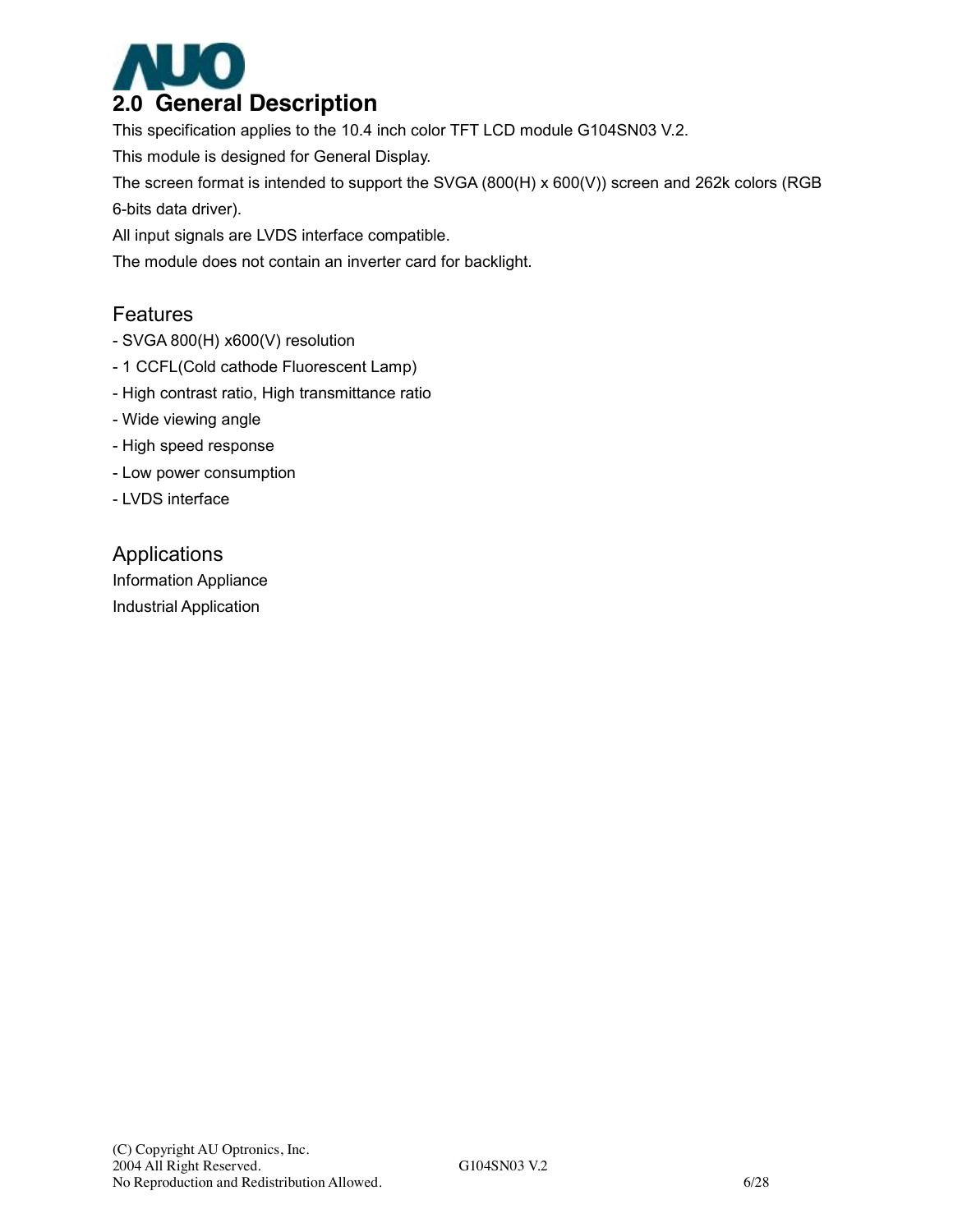

The following items are characteristics summary on the table under 25℃ condition:

| <b>Items</b>                          | Unit                 | <b>Specifications</b>                 |
|---------------------------------------|----------------------|---------------------------------------|
| Screen Diagonal                       | [inch]               | 10.4"                                 |
| Outline dimension                     | [mm]                 | 236.0(W) x 174.3(H) x 7.4(D)          |
| <b>Active Area</b>                    | [mm]                 | 211.2(H) x 158.4(V)                   |
| Resolution H x V                      |                      | 800(R, G,B x3) x 600                  |
| <b>Pixel Pitch</b>                    | [mm]                 | $0.264(H) \times 0.264(V)$            |
| <b>Pixel Arrangement</b>              |                      | R.G.B. Vertical Stripe                |
| Display Mode                          |                      | TN mode, Normally White               |
| Typical White Luminance (ICFL=4.5 mA) | [cd/m <sup>2</sup> ] | 180 Typ. (center)                     |
| <b>Contrast Ratio</b>                 |                      | $500:1$ Typ.                          |
| Optical Rise Time/Fall Time           | [msec]               | 10/25 Typ.                            |
| Viewing angle ( $CR \ge 10$ )         |                      | 60/60/35/65 (L/R/U/D)                 |
| Nominal Input Voltage VDD             | [Volt]               | $+3.3$ Typ.                           |
| <b>Typical Power Consumption</b>      | [Watt]               | $3.3$ Typ                             |
| (VDD line + VCFL line)                |                      |                                       |
| Weight                                | [Grams]              | 400 Typ $\pm$ 10                      |
| Surface treatment                     |                      | Anti-glare, hard coating 3H           |
| <b>Electrical Interface</b>           |                      | 1 channel LVDS                        |
| <b>Support Color</b>                  |                      | Native 262K colors (RGB 6-bit driver) |
| <b>Temperature Range</b>              |                      |                                       |
| Operating                             | [°C]                 | 0 to $+50$                            |
| Storage(Shipping)                     | [°C]                 | $-20$ to $+60$                        |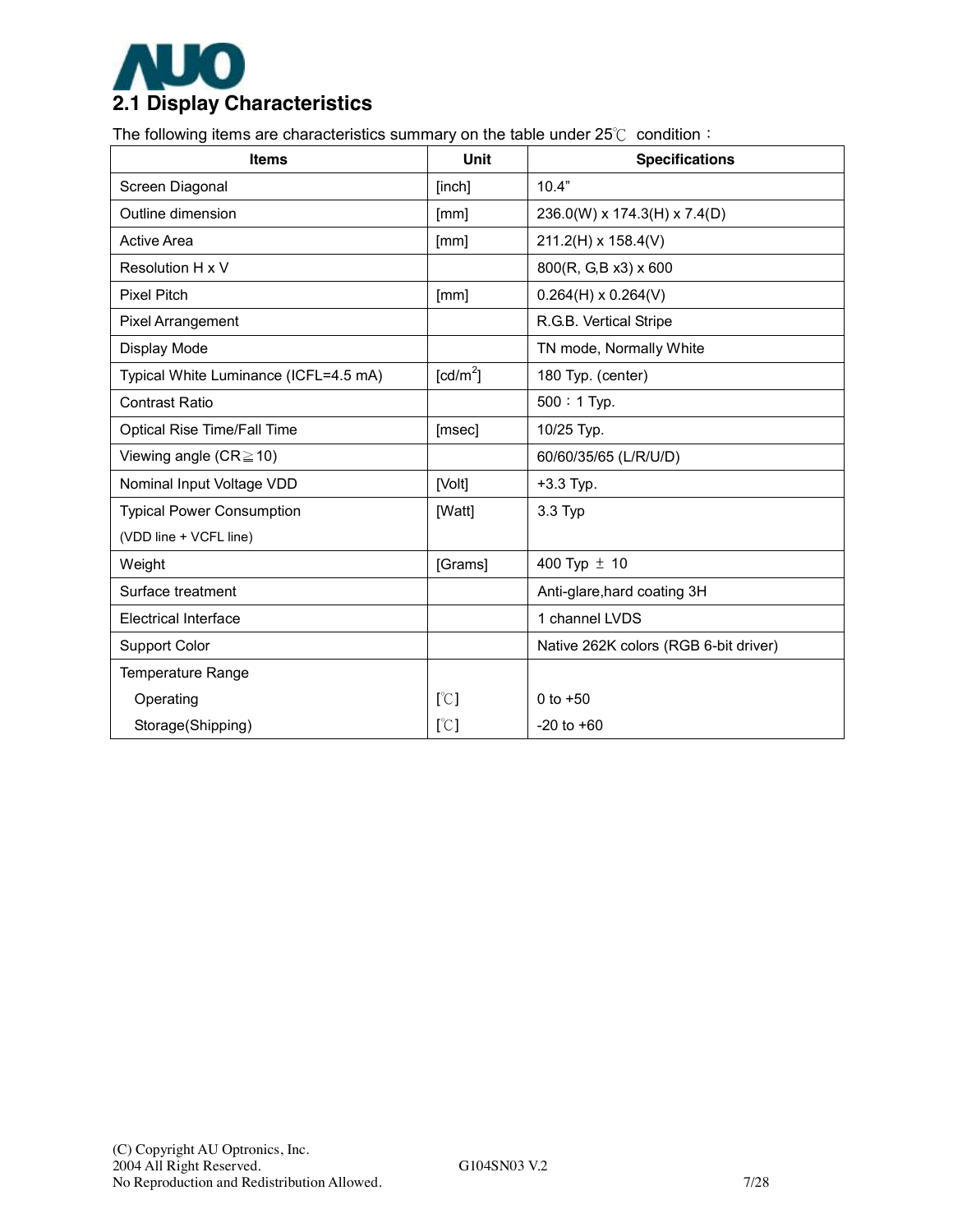

The following diagram shows the functional block of the 10.4 inches Color TFT LCD Module:

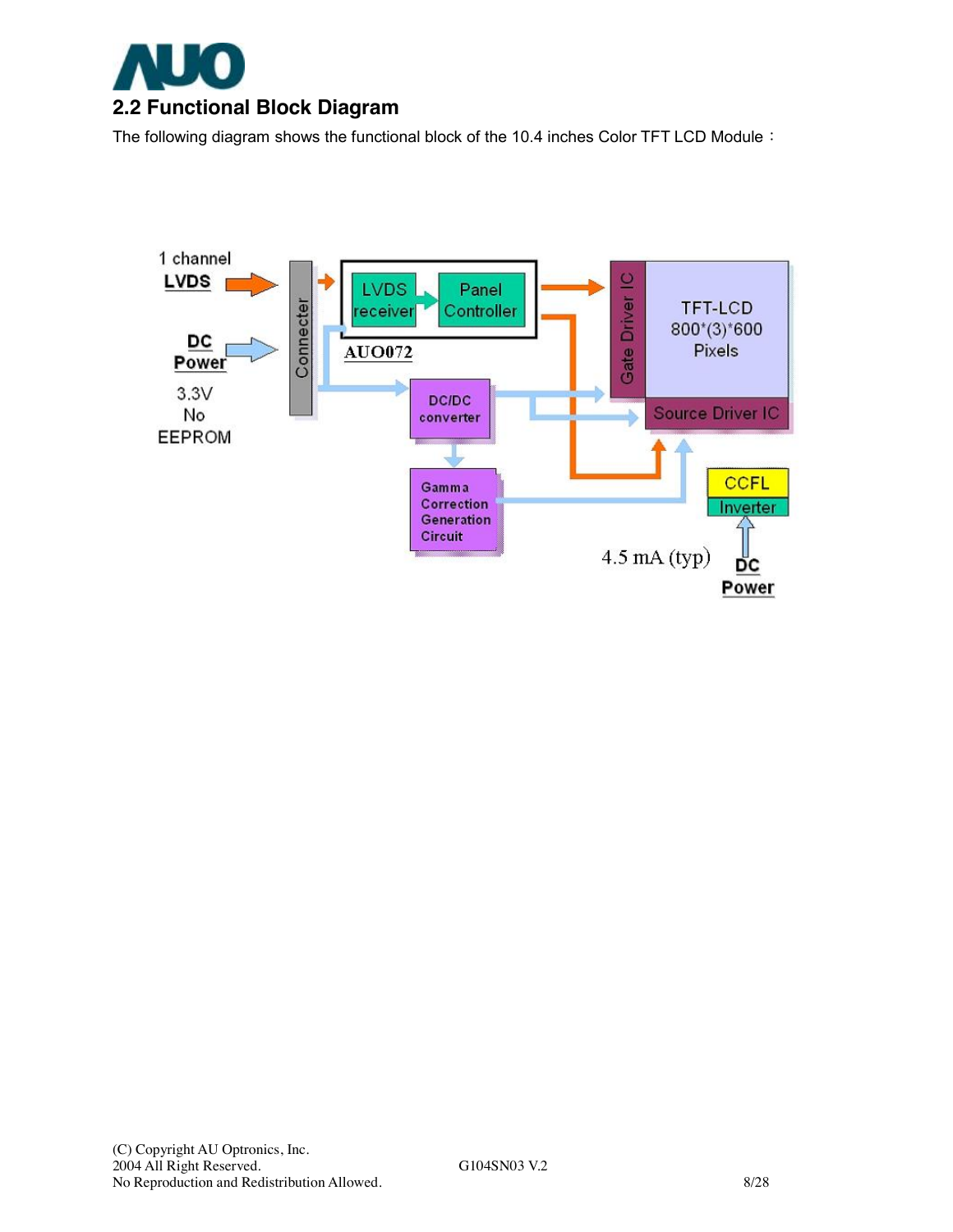# **3.0 Absolute Maximum Ratings (GND = 0 V)**

| <b>Values</b><br>Symbol<br><b>Parameter</b> |                            |        | Unit               | <b>Remark</b> |                   |
|---------------------------------------------|----------------------------|--------|--------------------|---------------|-------------------|
|                                             |                            | Min.   | Max.               |               |                   |
| Power voltage                               | $V_{DD}$                   | $-0.3$ | 4                  | [Volt]        | At $25^{\circ}$   |
| Input signal voltage                        | $V_{in}$                   | $-0.3$ | $V_{DD}$ +0.3      | [Volt]        | At $25^{\circ}$   |
| <b>CCFL</b> current                         | <b>ICFL</b>                | 3.0    | 5.5                | [mA]rms       |                   |
| <b>CCFL starting Voltage</b>                | Vs                         |        | 800                | [Vrms]        | AT 25 $\degree$ C |
| Operating temperature                       | Top                        | 0      | $+50$              | [°C]          | Note 1            |
| <b>Operating Humidity</b>                   | $H_{OP}$                   | 8      | 90                 | [%RH]         | Note 1            |
| Storage temperature                         | $\mathsf{T}_{\texttt{ST}}$ | $-20$  | $+60$              | [°C]          | Note 1            |
| Storage Humidity                            | $H_{ST}$                   | 5      | 90                 | [%RH]         | Note 1            |
| Vibration                                   |                            |        | $1.5.10 - 200 - 1$ | [G, Hz]       |                   |
| <b>Shock</b>                                |                            |        | 200,2              | [G,ms]        | Half sine wave    |

Note 1: The relative humidity must not exceed 90% non-condensing at temperatures of 40 ℃ or less. At temperatures greater than 40℃, the wet bulb temperature must not exceed 39℃. When operate at low temperatures, the brightness of CCFL will drop and the life time of CCFL will be reduced.

Note 2:The unit should not be exposed to corrosive chemicals.

#### **Wet bulb temperature chart**



(C) Copyright AU Optronics, Inc. 2004 All Right Reserved. G104SN03 V.2 No Reproduction and Redistribution Allowed. 9/28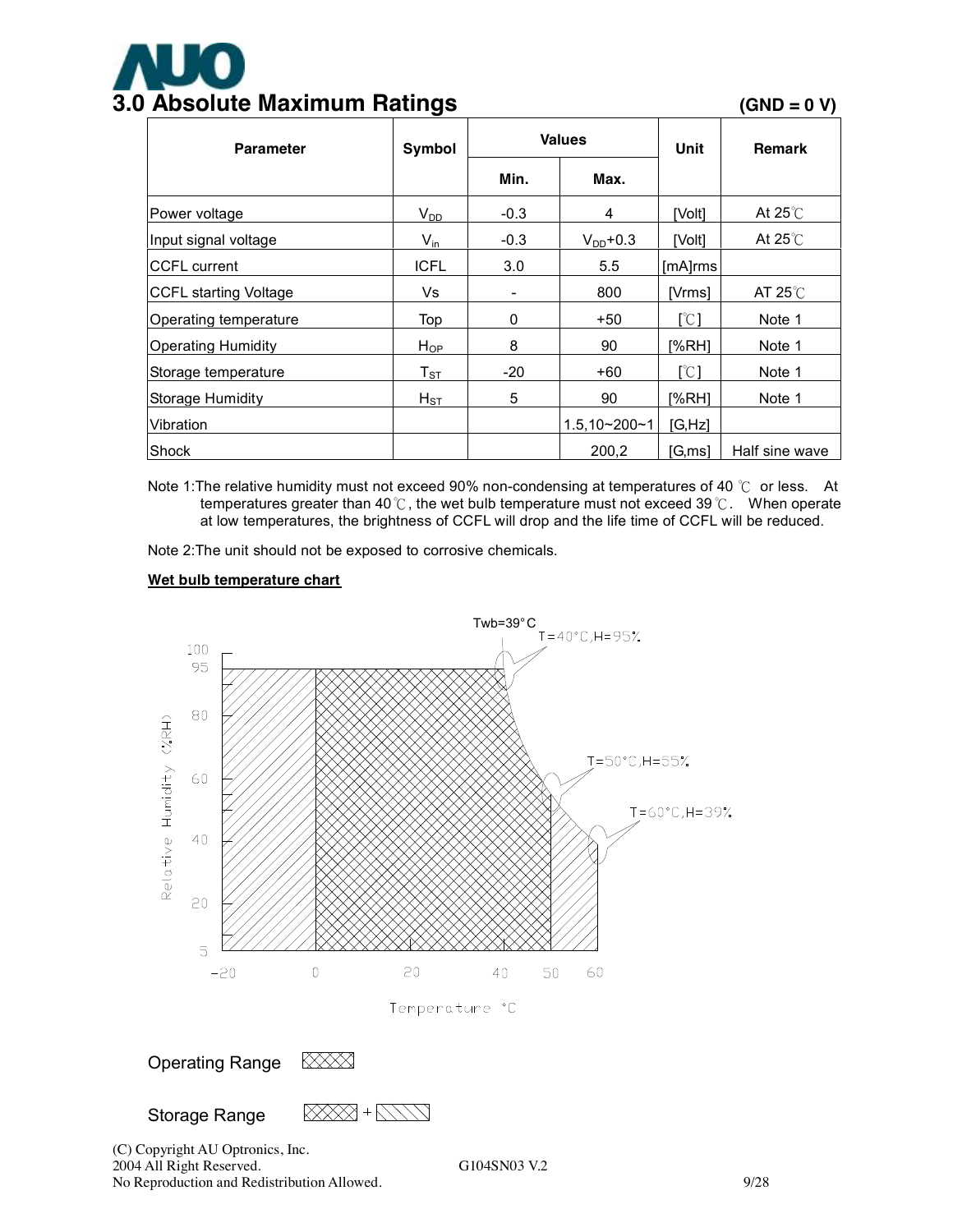

# **4.0 Optical Characteristics** (Note 1, Note 2)

| <b>Item</b>                                         |  |                         |                      | <b>Specification</b> |          |          |      |               |
|-----------------------------------------------------|--|-------------------------|----------------------|----------------------|----------|----------|------|---------------|
|                                                     |  | <b>Symbol Condition</b> |                      | Min.                 | Typ.     | Max.     | Unit | <b>Remark</b> |
| Response time<br>Rising time<br><b>Falling time</b> |  | Tr<br>Τf                | $\theta = 0^{\circ}$ |                      | 10<br>25 | 20<br>30 | ms   | Note 4        |
| Contrast ratio                                      |  | CR                      | $\theta = 0^{\circ}$ | 400                  | 500      | -        |      | Note 3,5      |
| Top<br>Viewing angle                                |  |                         |                      | 30                   | 35       |          |      |               |
| <b>Bottom</b>                                       |  |                         |                      | 60                   | 65       |          |      |               |
| Left                                                |  |                         | $CR \ge 10$          | 60                   | 60       |          | deg. | Note $3,6$    |
| Right                                               |  |                         |                      | 60                   | 60       |          |      |               |
| White Luminance (ICFL=4.5 mA)                       |  | $\lceil cd/m^2 \rceil$  | $\theta = 0^{\circ}$ | 160                  | 180      | ÷,       | nit  | Note 3,7,8,9  |
|                                                     |  | Wx                      |                      | 0.280                | 0.320    | 0.340    |      | Note 3,8,9    |
| Color chromaticity(CIE)                             |  | Wy                      | $\theta = 0^{\circ}$ | 0.300                | 0.330    | 0.360    |      |               |
|                                                     |  | Rx                      |                      | 0.540                | 0.570    | 0.600    |      |               |
|                                                     |  | Ry                      |                      | 0.290                | 0.320    | 0.350    |      |               |
|                                                     |  | Gx                      |                      | 0.270                | 0.300    | 0.330    |      |               |
|                                                     |  | Gy                      |                      | 0.530                | 0.560    | 0.590    |      |               |
|                                                     |  | Bx                      |                      | 0.115                | 0.145    | 0.175    |      |               |
|                                                     |  | By                      |                      | 0.100                | 0.130    | 0.160    |      |               |
| White uniformity                                    |  | $\delta$ w              | 13 Points            |                      |          | 1.33     |      | Note 3,9,10   |

Note 1: Ambient temperature = 25℃.

Note 2: To be measured in dark room after backlight warm up 30 minutes.

Note 3: To be measured with a viewing cone of 1°by Topcon luminance meter BM-5A.

Note 4: Definition of response time:

The output signals of BM-7 are measured when the input signals are changed from "Black" to "White" (falling time) and from "White" to "Black" (rising time), respectively. The response time means the interval between the 10% and 90% of amplitudes. Refer to figure as below.





Contrast ratio is calculated with the following formula.

Contrast ratio (CR)= Luminance on the white raster

(C) Copyright AU Optronics, Inc. 2004 All Right Reserved. G104SN03 V.2 No Reproduction and Redistribution Allowed. 10/28

Luminance on the black raster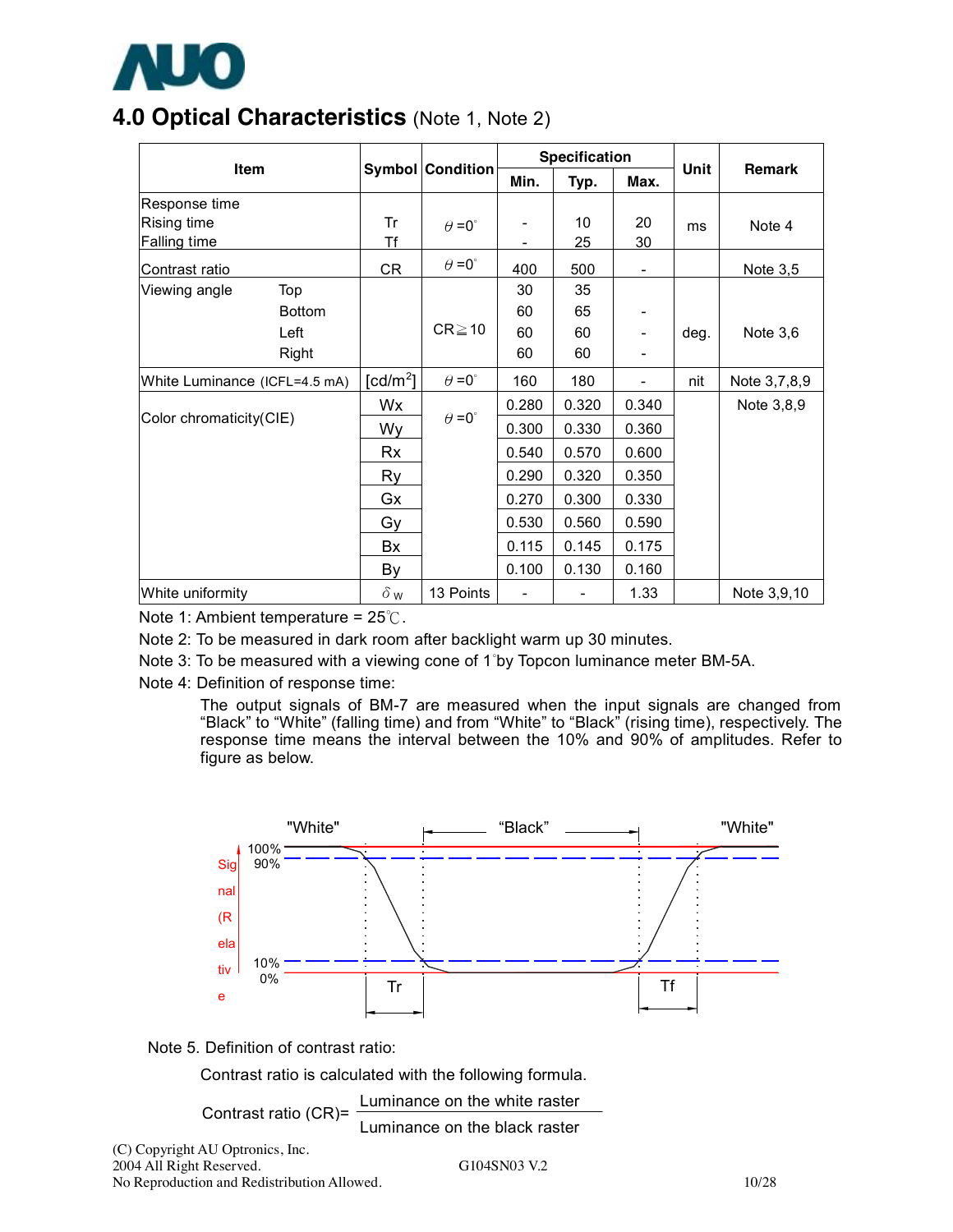



Note 7: Definition of the 13 points (from A to M) on panel, refer to figure as below



Note 8: Definition of brightness: the luminance of center points (G). Note 9: Driving conditions for CCFL : I<sub>L</sub>=4.5 mA, 60KHz Frequency

Note 10: Definition of white uniformity:

 $\delta w =$  -Maximum Luminance of thirteen points (brightness) Minimum Luminance of thirteen points (brightness)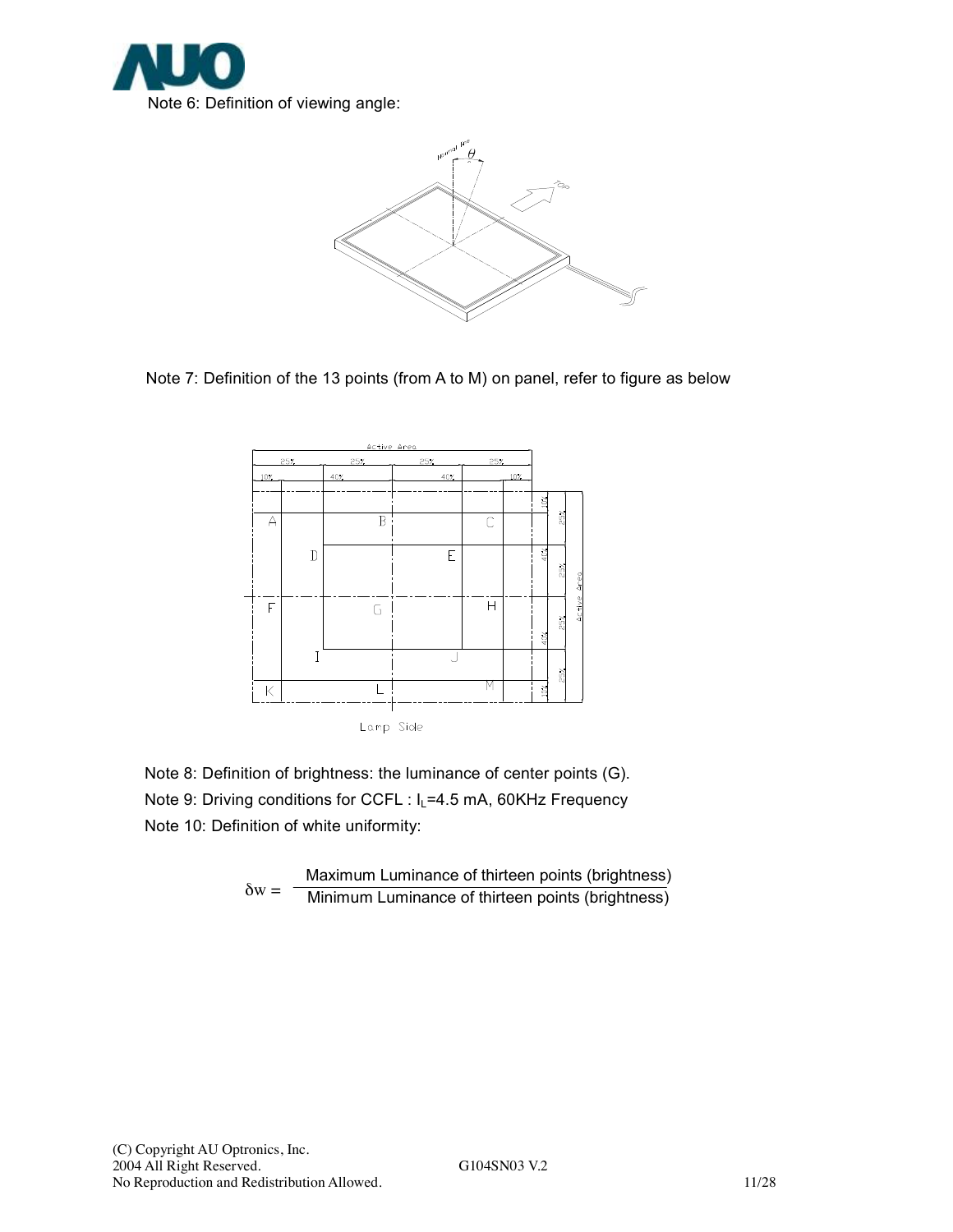

## **5.1 Connectors**

Physical interface is described as for the connector on module.

These connectors are capable of accommodating the following signals and will be following components.

| <b>Connector Name / Designation</b>   | For Signal Connector          |
|---------------------------------------|-------------------------------|
| <b>Manufacturer</b>                   | <b>HIROSE</b>                 |
| <b>Type / Part Number</b>             | <b>HRS DF 19K-20P-1H</b>      |
| <b>Mating Connector / Part Number</b> | HRS DF19G-20S-1C (WIRE TYPE)) |
| <b>Mating Connector / Part Number</b> | HRS DF19-20S-1F (FPC TYPE)    |

| <b>Connector Name / Designation</b>   | For Lamp Connector |
|---------------------------------------|--------------------|
| <b>Manufacturer</b>                   | JST                |
| <b>Type / Part Number</b>             | BHSR-02VS-1        |
| <b>Mating Connector / Part Number</b> | SM02B-BHSS-1-TB    |

## **5.2 Signal Pin**

Pin assignment

(1)Input signal interface

| Pin no | <b>Symbol</b> | <b>Function</b>                | Etc. |
|--------|---------------|--------------------------------|------|
| 1      | $V_{\rm CC}$  | +3.3 V power supply            |      |
| 2      | $V_{\rm CC}$  | +3.3 V power supply            |      |
| 3      | <b>GND</b>    | Ground                         |      |
| 4      | <b>GND</b>    | Ground                         |      |
| 5      | RxIN0-        | LVDS receiver signal channel 0 |      |
| 6      | RxIN0+        |                                |      |
| 7      | <b>GND</b>    | Ground                         |      |
| 8      | RxIN1-        | LVDS receiver signal channel 1 |      |
| 9      | RxIN1+        |                                |      |
| 10     | <b>GND</b>    | Ground                         |      |
| 11     | RxIN2-        | LVDS receiver signal channel 2 |      |
| 12     | RxIN2+        |                                |      |
| 13     | <b>GND</b>    | Ground                         |      |
| 14     | CKIN-         | LVDS receiver signal clock     |      |
| 15     | CKIN+         |                                |      |
| 16     | <b>GND</b>    | Ground                         |      |
| 17     | <b>NC</b>     | No Connection                  |      |
| 18     | <b>NC</b>     | No Connection                  |      |
| 19     | <b>GND</b>    | Ground                         |      |
| 20     | <b>GND</b>    | Ground                         |      |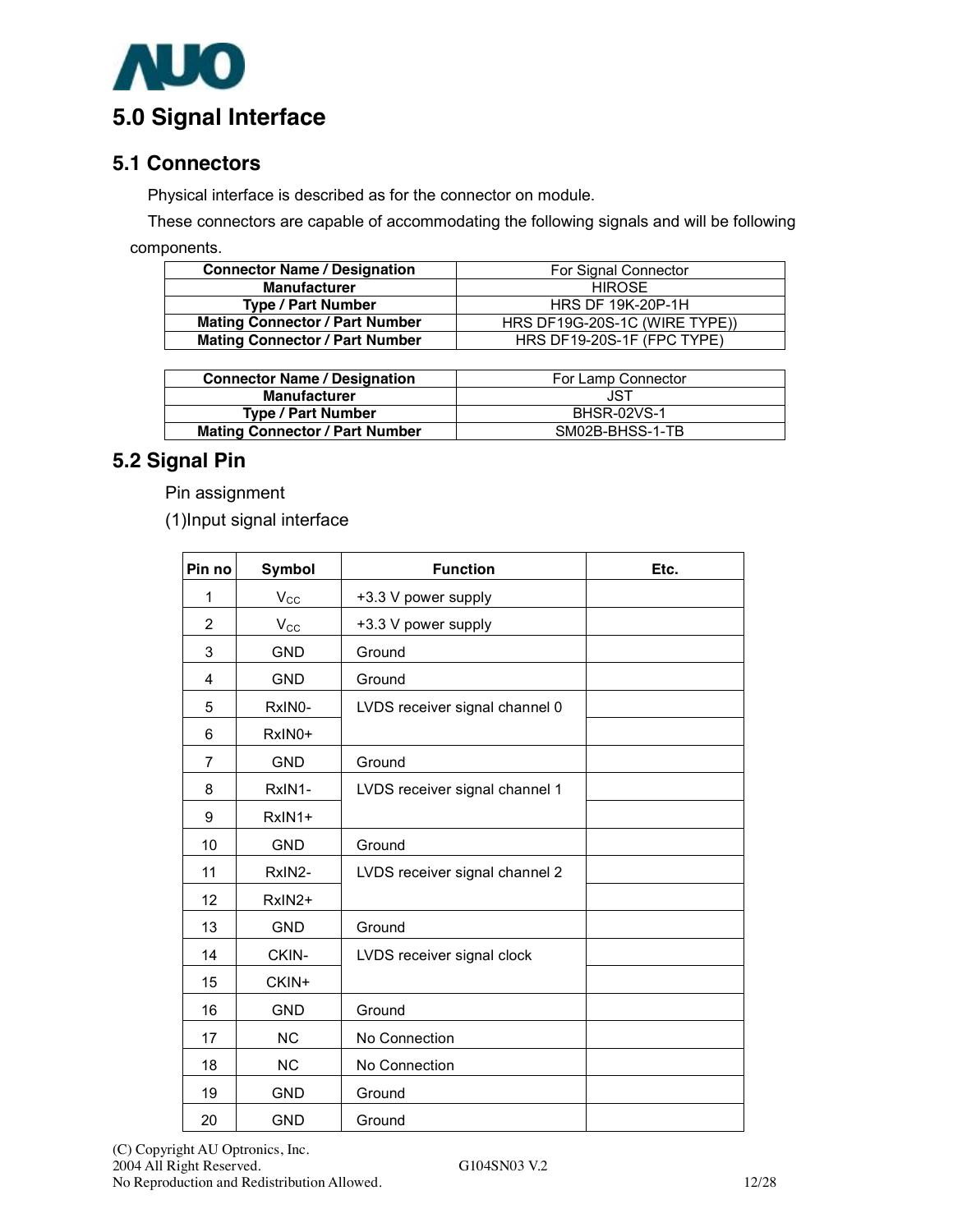

|                    | Symbol         | <b>Function</b>  |                          |
|--------------------|----------------|------------------|--------------------------|
| TxIN <sub>0</sub>  | R <sub>0</sub> | Red data (LSB)   |                          |
| TxIN1              | R1             | Red data         |                          |
| TxIN <sub>2</sub>  | R <sub>2</sub> | Red data         | 6 bit red display data   |
| TxIN <sub>3</sub>  | R <sub>3</sub> | Red data         |                          |
| TxIN4              | R <sub>4</sub> | Red data         |                          |
| TxIN <sub>5</sub>  | R <sub>5</sub> | Red data (MSB)   |                          |
| TxIN <sub>6</sub>  | G <sub>0</sub> | Green data (LSB) |                          |
| TxIN7              | G <sub>1</sub> | Green data       |                          |
| TxIN <sub>8</sub>  | G <sub>2</sub> | Green data       | 6 bit green display data |
| TxIN9              | G <sub>3</sub> | Green data       |                          |
| TxIN10             | G4             | Green data       |                          |
| TxIN11             | G <sub>5</sub> | Green data (MSB) |                          |
| TxIN <sub>12</sub> | B <sub>0</sub> | Blue data (LSB)  |                          |
| TxIN13             | <b>B1</b>      | Blue data        |                          |
| TxIN14             | <b>B2</b>      | Blue data        | 6 bits blue display data |
| TxIN15             | B <sub>3</sub> | Blue data        |                          |
| TxIN16             | <b>B4</b>      | Blue data        |                          |
| TxIN17             | B <sub>5</sub> | Blue data (MSB)  |                          |
| TxIN18             | Hs             | Horizontal sync. |                          |
| TxIN19             | Vs             | Vertical sync.   |                          |
| TxIN20             | DE             | Data enable      |                          |
| <b>TxCLKIN</b>     | <b>CLK</b>     | <b>Clock</b>     | Dot clock                |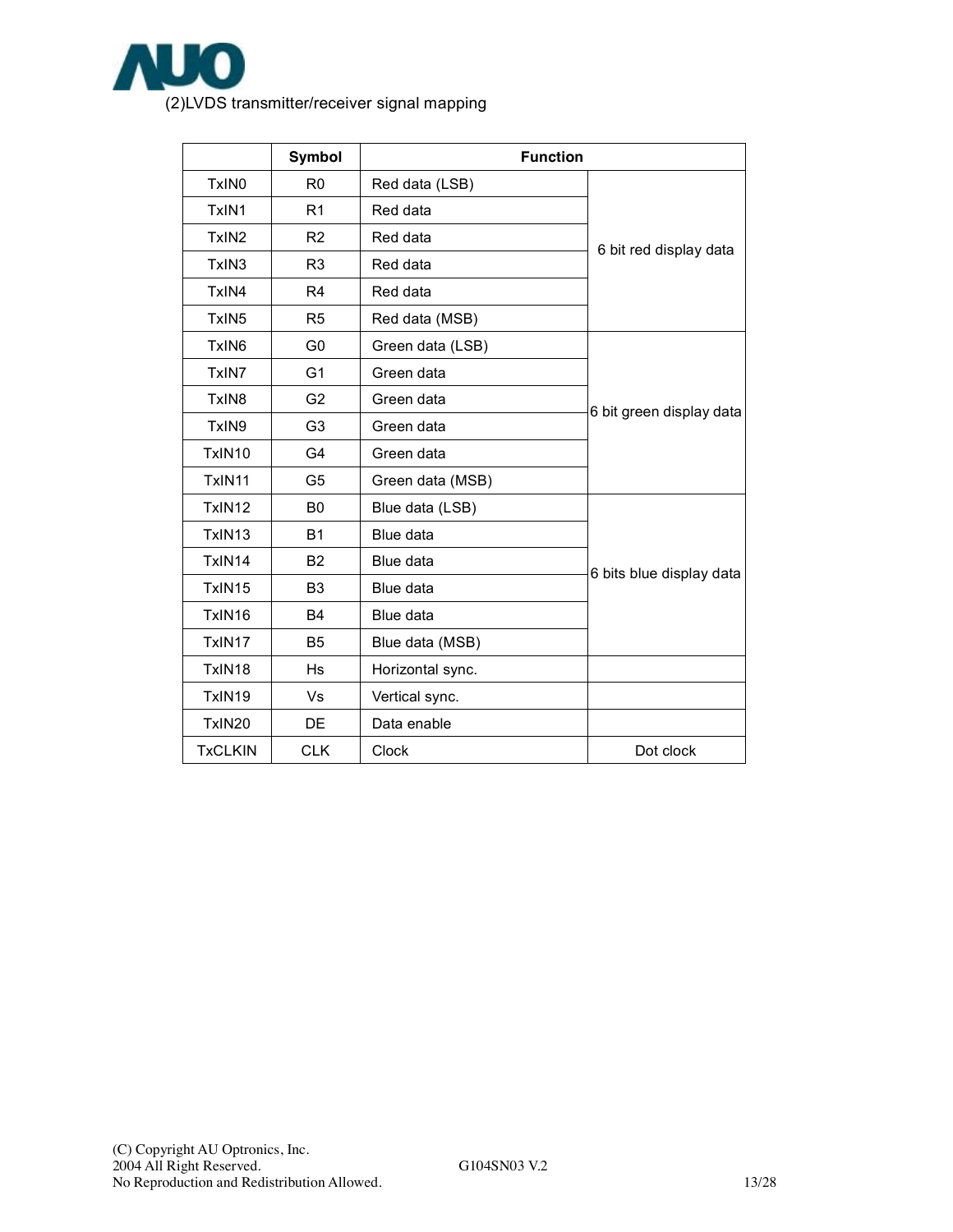

The module using a LVDS receiver. LVDS is a differential signal technology for LCD interface and high speed data transfer device. Transmitter shall be SN75LVDS84 (negative edge sampling) or compatible.

**Note**: Input signals shall be low or Hi-Z state when VDD is off.

| <b>Signal Name</b> | <b>Description</b>                                           |
|--------------------|--------------------------------------------------------------|
| RxINO-, RxINO+     | LVDS differential data input (Red0-Red5, Green0)             |
| RxIN1-, RxIN1+     | LVDS differential data input (Green1-Green5, Blue0-Blue1)    |
| $RxIN2-, RxIN2+$   | LVDS differential data input (Blue2-Blue5, Hsync, Vsync, DE) |
| CKIN-, CKIN+       | LVDS differential clock input                                |
| VDD                | +3.3V Power Supply                                           |
| <b>GND</b>         | Ground                                                       |
| <b>NC</b>          | No Connection                                                |

| <b>Signal Name</b>                                             | <b>Description</b>                                                                                                           |                                                                                                                                                                                    |
|----------------------------------------------------------------|------------------------------------------------------------------------------------------------------------------------------|------------------------------------------------------------------------------------------------------------------------------------------------------------------------------------|
| +RED5<br>+RED4<br>+RED3<br>+RED2<br>+RED1<br>+RED0             | Red Data 5 (MSB)<br>Red Data 4<br>Red Data 3<br>Red Data 2<br>Red Data 1<br>Red Data 0 (LSB)<br>Red-pixel Data               | Red-pixel Data<br>Each red pixel's brightness data consists of these<br>6 bits pixel data.                                                                                         |
| +GREEN5<br>+GREEN4<br>+GREEN3<br>+GREEN2<br>+GREEN1<br>+GREEN0 | Green Data 5 (MSB)<br>Green Data 4<br>Green Data 3<br>Green Data 2<br>Green Data 1<br>Green Data 0 (LSB)<br>Green-pixel Data | Green-pixel Data<br>Each green pixel's brightness data consists of these<br>6 bits pixel data.                                                                                     |
| +BLUE5<br>+BLUE4<br>+BLUE3<br>+BLUE2<br>+BLUE1<br>+BLUE0       | Blue Data 5 (MSB)<br>Blue Data 4<br>Blue Data 3<br>Blue Data 2<br>Blue Data 1<br>Blue Data 0 (LSB)<br><b>Blue-pixel Data</b> | <b>Blue-pixel Data</b><br>Each blue pixel's brightness data consists of these<br>6 bits pixel data.                                                                                |
| <b>CLK</b>                                                     | Data Clock                                                                                                                   | The typical frequency is 40MHz. The signal is<br>used to strobe the pixel data and DE signals.<br>All pixel data shall be valid at the falling edge when<br>the DE signal is high. |
| DE                                                             | <b>Display Timing</b>                                                                                                        | This signal is strobed at the falling edge of CLK.<br>When the signal is high, the pixel data shall be valid<br>to be displayed.                                                   |
| <b>VSYNC</b>                                                   | Vertical Sync                                                                                                                | The signal is synchronized to CLK.                                                                                                                                                 |
| <b>HSYNC</b>                                                   | Horizontal Sync                                                                                                              | The signal is synchronized to CLK.                                                                                                                                                 |

**Note**: Output signals from any system shall be low or Hi-Z state when VDD is off.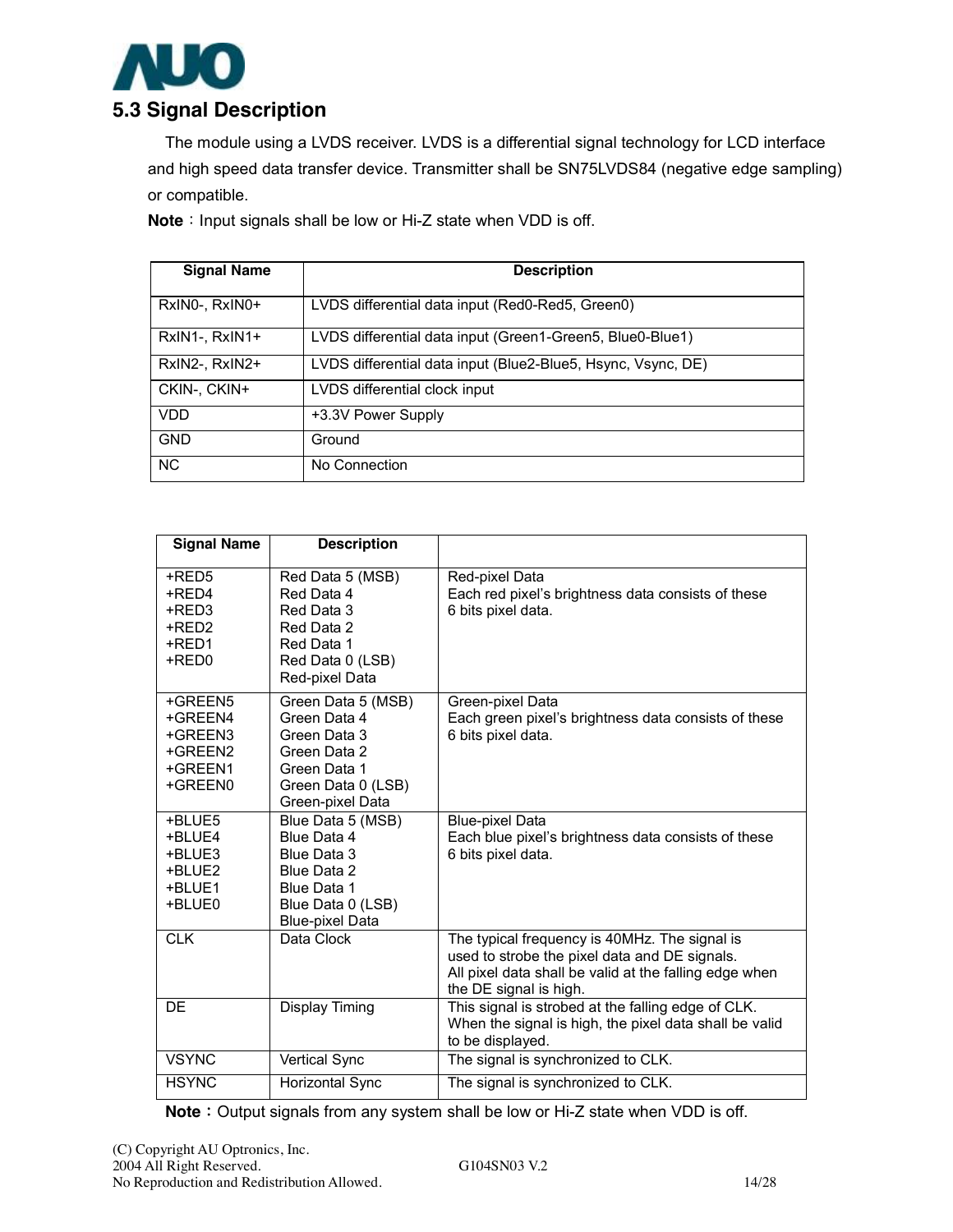

Input signals shall be low or Hi-Z state when VDD is off. It is recommended to refer the specifications of SN75LVDS86(Texas Instruments) in detail.

| Item                             | Symbol       | Min.      | Typ. | Max.                          | Unit       |
|----------------------------------|--------------|-----------|------|-------------------------------|------------|
| The differential level           | <b>VID</b>   | 0.1       |      | 0.6                           | V          |
| The common mode input<br>voltage | <b>VIC</b>   | VID.<br>2 |      | VID.<br>2.4<br>$\mathfrak{p}$ | V          |
| The input setup time.            | tsu          | 0.5       |      |                               | ns         |
| The input hold time              | thd          | 0.5       |      | -                             | ns.        |
| High-level input voltage         | <b>V</b> IAP | 2.0       |      |                               | V          |
| Low-level input voltage          | <b>VIAM</b>  |           |      | 0.8                           | V          |
| Clock frequency                  | <b>CLK</b>   | 31        |      | 68                            | <b>MHz</b> |

Signal electrical characteristics are as follows:



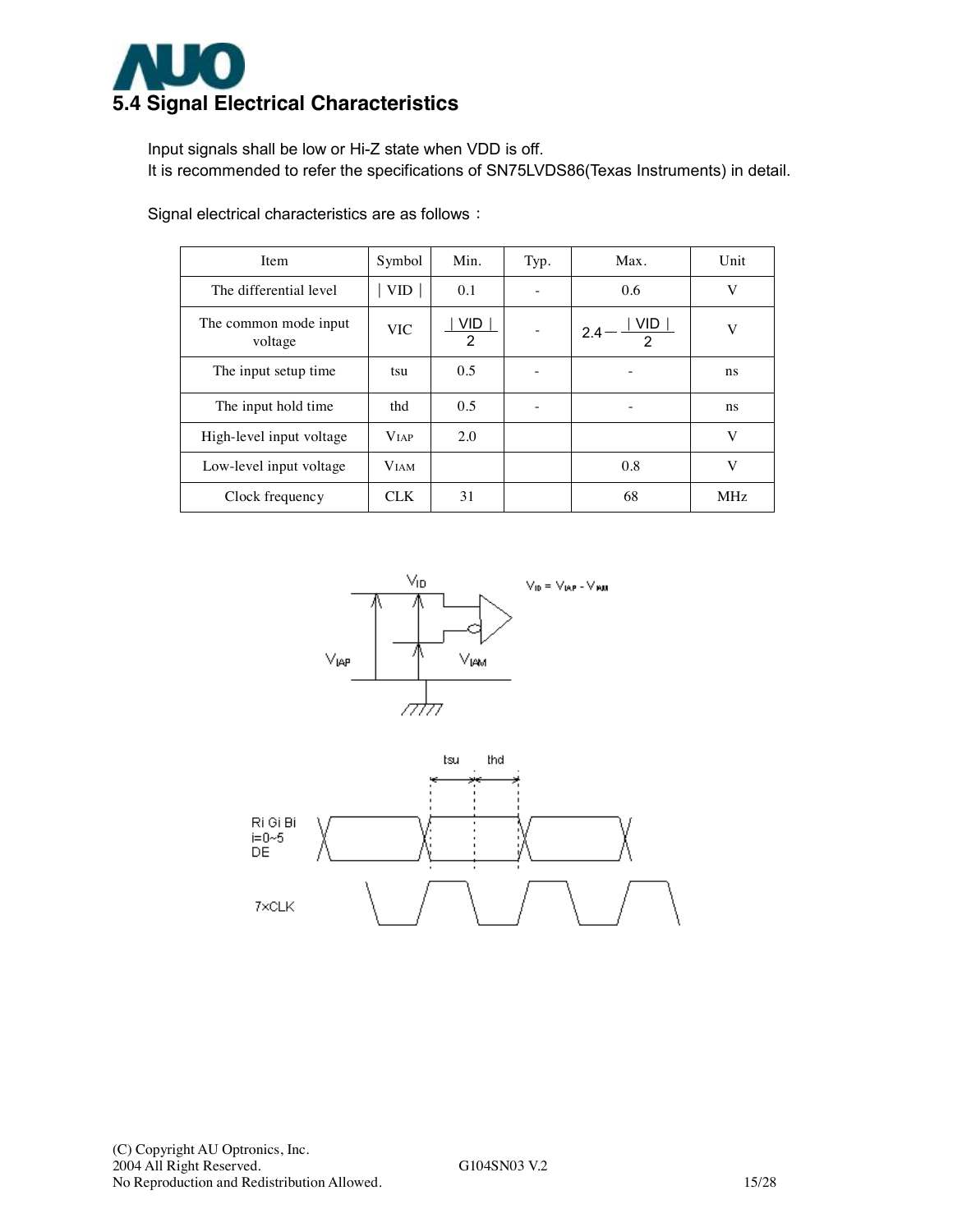

Following figure shows the relationship of the input signals and LCD pixel format:

|            | $\mathbf{1}$                     |  | $\overline{\phantom{0}}$ 2       |   |  |  |                |  |  |   | 799            |              | 800 |                |     |
|------------|----------------------------------|--|----------------------------------|---|--|--|----------------|--|--|---|----------------|--------------|-----|----------------|-----|
| 1st Line   | R G B R                          |  | G                                | B |  |  |                |  |  | R | G              | $\mathsf{B}$ | R   | G B            |     |
|            | $\blacksquare$<br>$\blacksquare$ |  | $\blacksquare$                   |   |  |  |                |  |  |   |                |              |     |                |     |
|            | $\blacksquare$                   |  |                                  |   |  |  |                |  |  |   |                |              |     |                |     |
|            | $\blacksquare$<br>$\blacksquare$ |  | $\blacksquare$<br>$\blacksquare$ |   |  |  |                |  |  |   | $\blacksquare$ |              |     | $\blacksquare$ |     |
|            | $\blacksquare$                   |  | $\blacksquare$                   |   |  |  |                |  |  |   |                |              |     |                |     |
|            | $\bullet$                        |  | $\blacksquare$                   |   |  |  |                |  |  |   |                |              |     |                |     |
|            | $\bullet$<br>$\blacksquare$      |  | $\blacksquare$<br>$\blacksquare$ |   |  |  |                |  |  |   |                |              |     |                |     |
|            | $\blacksquare$                   |  | $\blacksquare$                   |   |  |  |                |  |  |   |                |              |     |                |     |
|            | $\blacksquare$                   |  | $\blacksquare$                   |   |  |  |                |  |  |   |                |              |     |                |     |
|            | $\blacksquare$                   |  | $\blacksquare$                   |   |  |  | $\blacksquare$ |  |  |   |                |              |     |                |     |
|            |                                  |  |                                  |   |  |  |                |  |  |   |                |              |     |                |     |
| 600th Line | R G B R                          |  | G                                | B |  |  |                |  |  | R | $\mathsf{G}$   |              | B R |                | G B |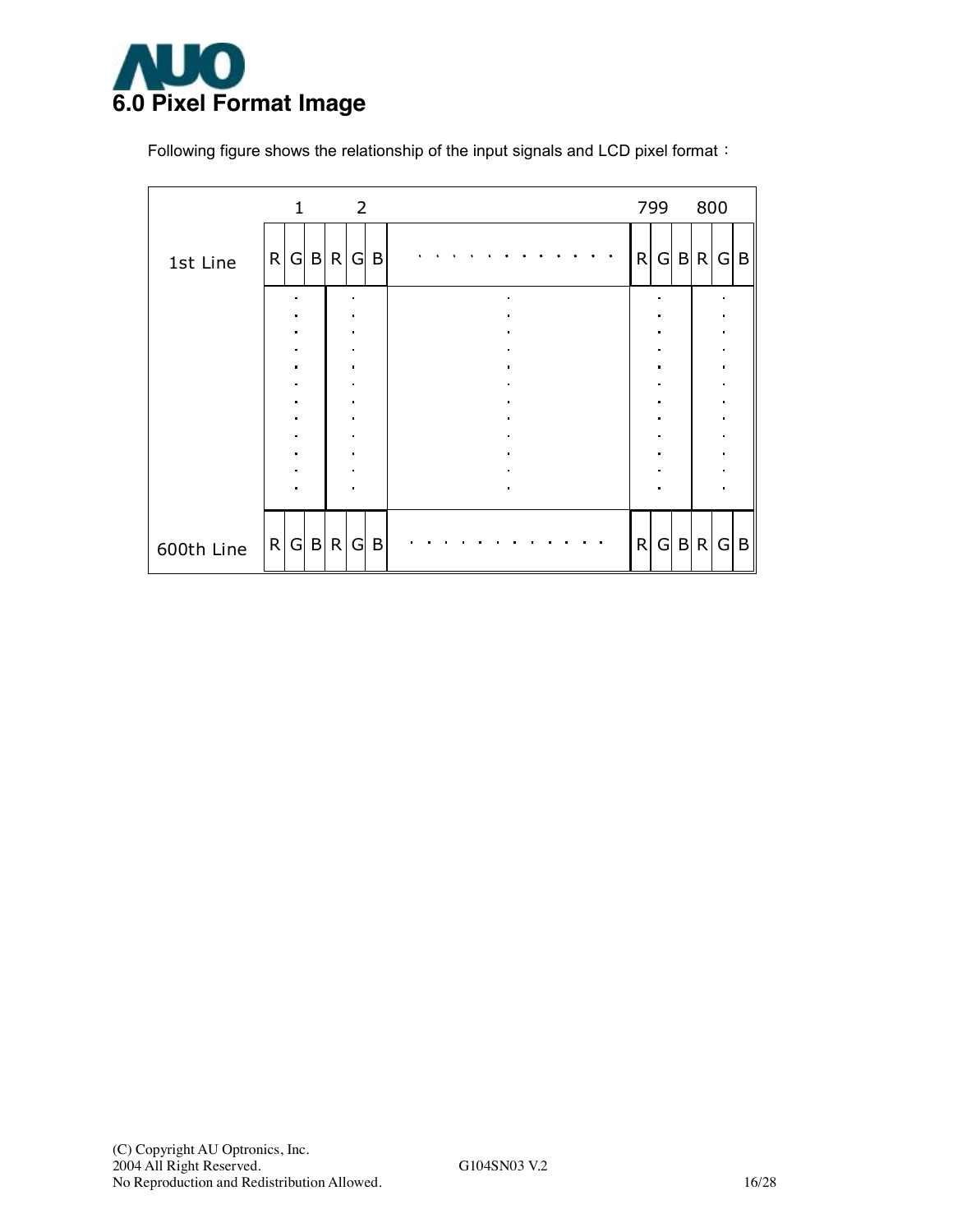

Input power specifications are as follows:

|          | <b>Item</b>                 | <b>Symbol</b>   | Min.                     | Typ.                     | Max.         | Unit    | <b>Remark</b> |
|----------|-----------------------------|-----------------|--------------------------|--------------------------|--------------|---------|---------------|
| Power    | Input voltage               | $V_{\rm CC}$    | 3.0                      | 3.3                      | 3.6          | V       |               |
| supply   | Current                     | $I_A$           |                          | 230                      |              | mArms   | Note 1        |
| voltage  | consumption                 | $I_{\rm B}$     |                          | 260                      | 310          | mArms   |               |
|          | Inrush current              | <b>RUSH</b>     |                          | $\overline{\phantom{a}}$ | 1500         | mApeak  | Note 2        |
| Internal | Low voltage                 | $V_{IL}$        | 0                        | $\overline{\phantom{a}}$ | $0.3 V_{CC}$ |         |               |
| logic    | High voltage                | $V_{\text{IH}}$ | $0.7V_{CC}$              | $\overline{\phantom{a}}$ | $V_{\rm CC}$ |         |               |
|          | Power ripple voltage        | $V_{RP}$        | $\overline{\phantom{a}}$ | -                        | 100          | $mVp-p$ |               |
|          | LCD Drive power consumption | $P_{DD}$        |                          | 0.76                     |              | [Watt]  |               |

Note 1:Effective value (mArms) at  $V_{\text{cc}}$  = 3.3 V/25℃.





White Black





Note 2: Refer to the following power-on condition.

 $90\%$ <sup>-</sup> 10% Vcc

Sequence of Power-on/off and signal-on/off Ton=470  $\mu$  s $\pm$ 10%

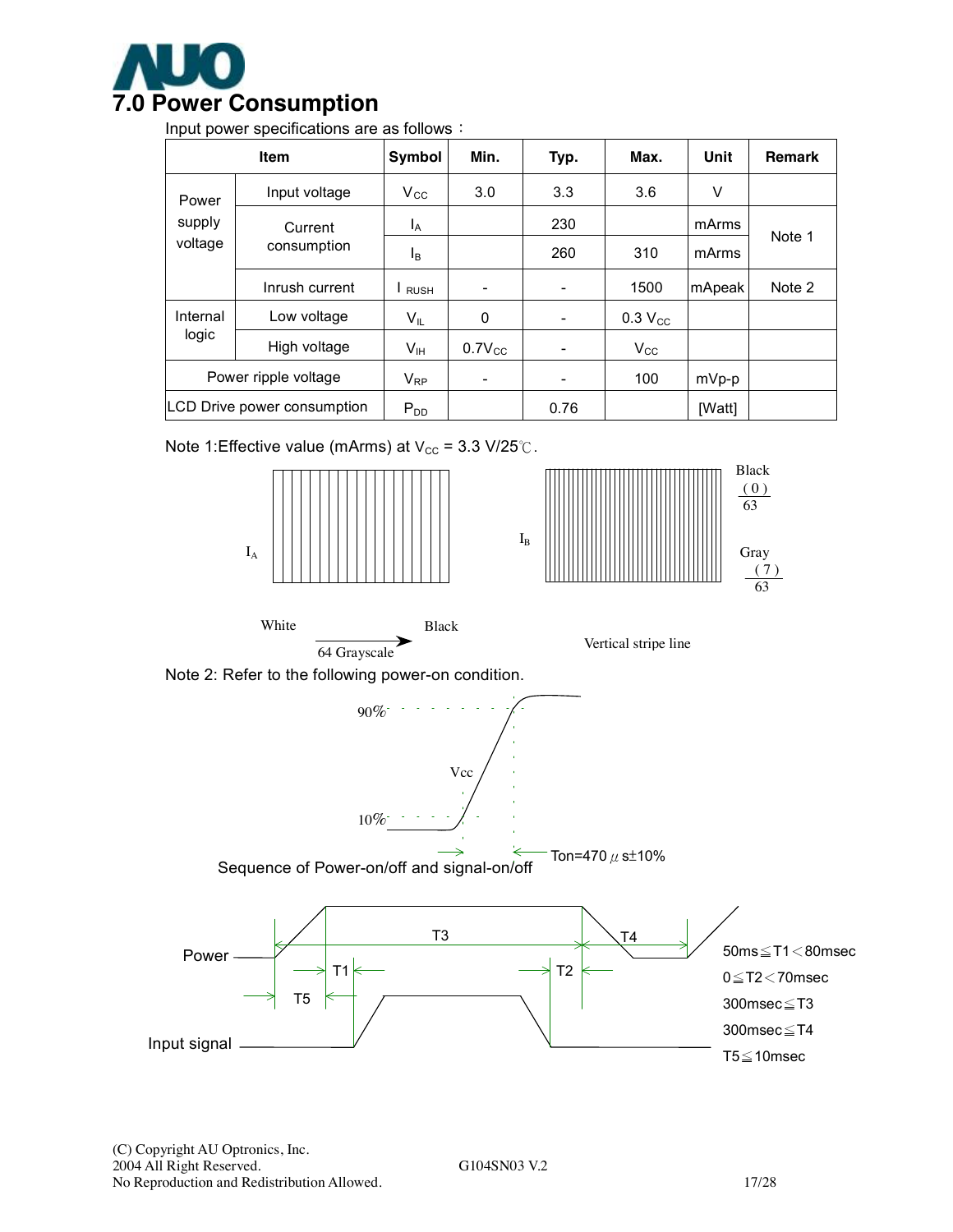

Apply the lamp voltage within the LCD operating range. When the backlight turns on before the LCD operation or the LCD turns off before the backlight turns off, the display may momentarily become abnormal.

#### **Caution**

The above on/off sequence should be applied to avoid abnormal function in the display. In case of handling:

Make sure to turn off the power when you plug the cable into the input connector or pull the cable out of the connector.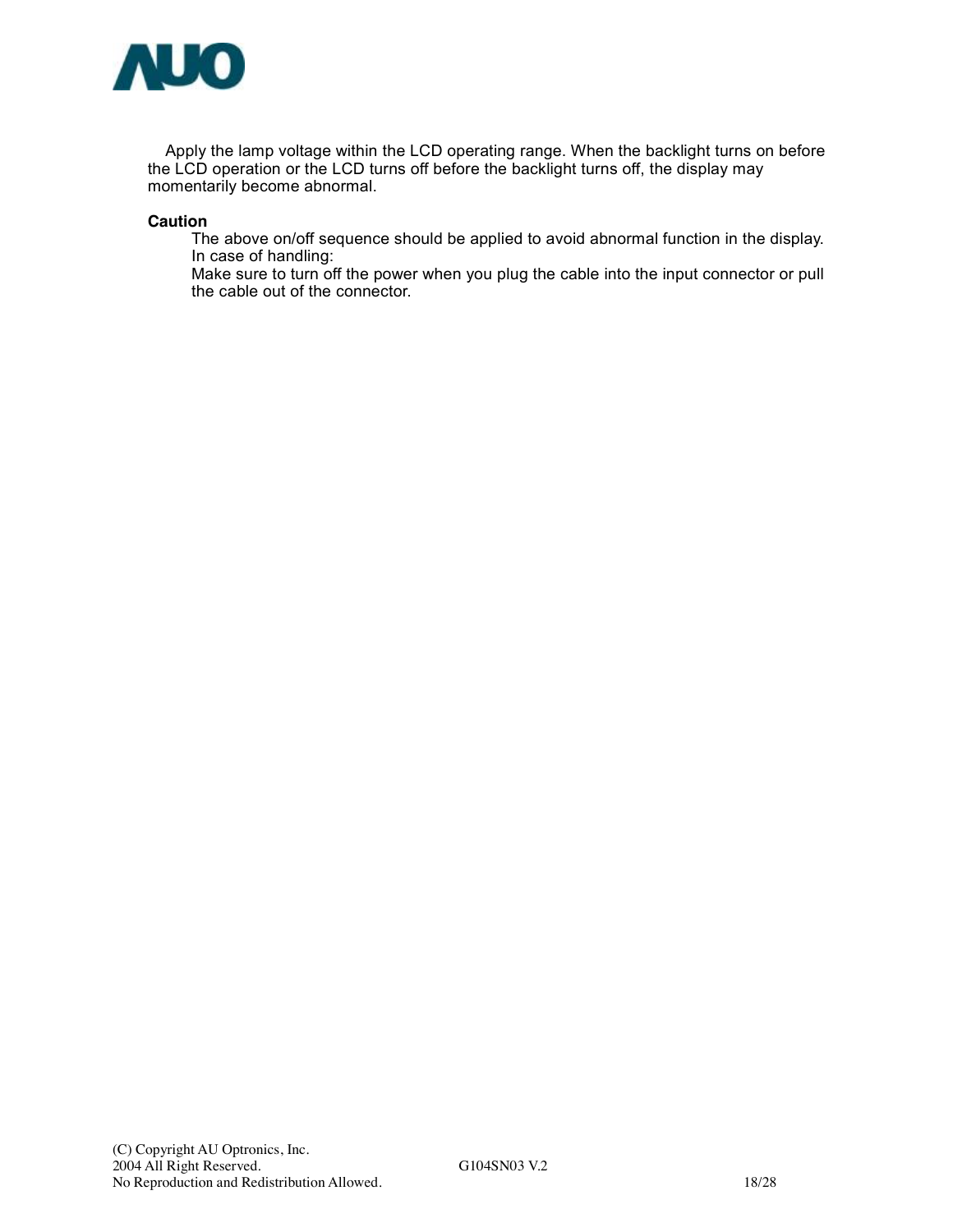

## **8.1 Display color v.s. input data signals:**

|                |                       |                |                |                                 |                               |             |                     |                |                          |             |                |                          | Data signal (0 : Low level, 1: High level) |                |                            |                |                  |             |                     |
|----------------|-----------------------|----------------|----------------|---------------------------------|-------------------------------|-------------|---------------------|----------------|--------------------------|-------------|----------------|--------------------------|--------------------------------------------|----------------|----------------------------|----------------|------------------|-------------|---------------------|
| Display colors |                       | R <sub>5</sub> | R <sub>4</sub> | R <sub>3</sub>                  | R <sub>2</sub> R <sub>1</sub> |             | R <sub>0</sub>      | G <sub>5</sub> |                          | G4 G3 G2 G1 |                |                          | G <sub>0</sub>                             | B <sub>5</sub> | <b>B4</b>                  | B <sub>3</sub> | B <sub>2</sub>   | <b>B1</b>   | B <sub>0</sub>      |
|                | <b>Black</b>          | $\mathbf 0$    | $\mathbf 0$    | $\mathbf 0$                     | $\mathbf 0$                   | $\mathbf 0$ | $\mathbf 0$         | 0              | $\pmb{0}$                | 0           | 0              | $\mathbf 0$              | $\mathbf 0$                                | $\mathbf 0$    | $\mathbf 0$                | $\mathsf 0$    | $\mathbf 0$      | $\mathbf 0$ | $\mathbf 0$         |
|                | <b>Blue</b>           | $\mathbf 0$    | $\mathbf 0$    | 0                               | $\mathbf 0$                   | 0           | 0                   | 0              | 0                        | 0           | 0              | $\mathbf 0$              | $\mathbf 0$                                | 1              | 1                          | 1              | 1                | 1           | 1                   |
|                | Red                   | 1              | 1              | 1                               | 1                             | 1           | 1                   | 0              | 0                        | 0           | 0              | $\mathbf 0$              | $\mathbf 0$                                | 0              | 0                          | 0              | 0                | 0           | $\mathbf 0$         |
| <b>Basic</b>   | Magenta               | 1              | 1              | 1                               | 1                             | 1           | 1                   | 0              | 0                        | 0           | 0              | $\mathbf 0$              | 0                                          | 1              | 1                          | 1              | 1                | 1           | 1                   |
| colors         | Green                 | 0              | 0              | $\mathbf 0$                     | $\pmb{0}$                     | $\mathbf 0$ | $\mathsf{O}\xspace$ | 1              | 1                        | 1           | 1              | 1                        | 1                                          | 0              | $\mathbf 0$                | 0              | 0                | 0           | $\mathbf 0$         |
|                | Cyan                  | 0              | 0              | 0                               | $\pmb{0}$                     | 0           | $\mathbf 0$         | 1              | 1                        | 1           | 1              | 1                        | 1                                          | 1              | 1                          | 1              | 1                | 1           | 1                   |
|                | Yellow                | 1              | 1              | 1                               | 1                             | 1           | 1                   | 1              | 1                        | 1           | 1              | 1                        | 1                                          | 0              | $\mathbf 0$                | 0              | 0                | 0           | 0                   |
|                | White                 | 1              | 1              | 1                               | 1                             | 1           | 1                   | 1              | 1                        | 1           | 1              | 1                        | 1                                          | 1              | 1                          | 1              | 1                | 1           | 1                   |
|                | <b>Black</b>          | 0              | 0              | $\overline{0}$                  | $\mathbf 0$                   | $\mathbf 0$ | $\mathsf{O}\xspace$ | 0              | $\mathbf 0$              | 0           | $\overline{0}$ | $\mathbf 0$              | $\mathbf 0$                                | $\mathbf 0$    | $\pmb{0}$                  | $\mathbf 0$    | $\mathbf 0$      | $\mathsf 0$ | $\mathbf 0$         |
|                |                       | 0              | $\mathbf 0$    | $\mathbf 0$                     | $\pmb{0}$                     | $\mathbf 0$ | 1                   | 0              | 0                        | 0           | 0              | $\mathbf 0$              | $\mathbf 0$                                | $\mathbf 0$    | $\pmb{0}$                  | 0              | $\mathbf 0$      | 0           | $\mathsf{O}\xspace$ |
|                | Dark                  | 0              | $\overline{0}$ | $\mathbf 0$                     | $\mathbf 0$                   | 1           | $\mathbf 0$         | 0              | 0                        | 0           | $\overline{0}$ | $\mathbf 0$              | $\overline{0}$                             | $\mathbf 0$    | $\mathbf 0$                | $\mathbf 0$    | $\mathbf 0$      | $\mathbf 0$ | $\mathbf 0$         |
| Red            |                       |                |                |                                 |                               |             |                     |                |                          |             |                |                          |                                            |                |                            |                |                  |             |                     |
| grayscale      |                       |                |                |                                 |                               |             |                     |                |                          |             |                |                          |                                            |                |                            |                |                  |             |                     |
|                | bright                |                |                |                                 |                               |             |                     |                |                          |             |                |                          |                                            |                |                            |                |                  |             |                     |
|                |                       | 1              | 1              | 1                               | 1                             | $\mathbf 0$ | 1<br>$\mathbf 0$    | 0<br>0         | $\pmb{0}$<br>$\mathbf 0$ | 0<br>0      | 0<br>0         | $\pmb{0}$<br>$\mathbf 0$ | $\mathbf 0$                                | 0              | $\mathbf 0$<br>$\mathbf 0$ | 0              | $\mathbf 0$      | 0           | 0                   |
|                |                       | 1<br>1         | 1<br>1         | 1<br>1                          | 1<br>1                        | 1<br>1      | 1                   | 0              | 0                        | 0           | 0              | $\mathbf 0$              | 0<br>$\mathbf 0$                           | 0<br>0         | $\pmb{0}$                  | 0<br>0         | 0<br>$\mathbf 0$ | 0<br>0      | $\mathbf 0$<br>0    |
|                | Red                   |                |                |                                 |                               |             |                     |                |                          |             |                |                          |                                            |                |                            |                |                  |             |                     |
|                | <b>Black</b>          | 0              | $\mathbf 0$    | $\mathbf 0$                     | $\pmb{0}$                     | $\mathbf 0$ | $\mathbf 0$         | 0              | $\mathbf 0$              | 0           | 0              | $\mathbf 0$              | $\mathbf 0$                                | $\mathbf 0$    | $\pmb{0}$                  | $\mathbf 0$    | $\mathbf 0$      | $\mathsf 0$ | $\mathbf 0$         |
|                |                       | 0              | $\mathbf 0$    | $\mathbf 0$                     | $\mathbf 0$                   | $\mathbf 0$ | $\mathbf 0$         | 0              | 0                        | 0           | 0              | $\mathbf 0$              | 1                                          | $\mathbf 0$    | $\mathbf 0$                | 0              | $\mathbf 0$      | $\pmb{0}$   | $\pmb{0}$           |
|                | Dark                  | $\mathbf 0$    | 0              | 0                               | $\mathbf 0$                   | $\mathbf 0$ | 0                   | 0              | 0                        | 0           | 0              | 1                        | $\mathbf 0$                                | $\mathbf 0$    | 0                          | 0              | $\mathbf 0$      | 0           | $\mathbf 0$         |
| Green          |                       |                |                |                                 |                               |             |                     |                |                          |             |                |                          |                                            |                |                            |                |                  |             |                     |
| grayscale      |                       |                |                |                                 |                               |             |                     |                |                          |             |                |                          |                                            |                |                            |                |                  |             |                     |
|                | bright                | 0              | $\pmb{0}$      | $\mathbf 0$                     | $\mathbf 0$                   | 0           | 0                   | 1              | 1                        | 1           | 1              | $\mathbf 0$              | 1                                          | 0              | 0                          | 0              | 0                | $\pmb{0}$   | 0                   |
|                |                       | 0              | $\pmb{0}$      | $\mathbf 0$                     | $\pmb{0}$                     | 0           | $\mathbf 0$         | 1              | 1                        | 1           | 1              | 1                        | $\mathbf 0$                                | 0              | $\mathbf 0$                | 0              | $\mathbf 0$      | 0           | $\mathbf 0$         |
|                |                       | 0              | 0              | $\mathbf 0$                     | $\mathbf 0$                   | 0           | 0                   | 1              | 1                        | 1           | 1              | $\mathbf{1}$             | 1                                          | 0              | $\overline{0}$             | 0              | $\mathbf 0$      | 0           | $\mathbf 0$         |
|                | Green<br><b>Black</b> | 0              | 0              | $\pmb{0}$                       | $\mathsf 0$                   | 0           | 0                   | 0              | $\mathsf 0$              | $\mathsf 0$ | 0              | 0                        | 0                                          | 0              | $\pmb{0}$                  | 0              | $\pmb{0}$        | 0           | $\mathsf 0$         |
|                |                       | 0              | 0              | 0                               | $\pmb{0}$                     | 0           | $\mathbf 0$         | 0              | 0                        | 0           | 0              | $\mathbf 0$              | $\mathbf 0$                                | 0              | $\pmb{0}$                  | 0              | $\mathbf 0$      | 0           | 1                   |
|                | Dark                  | 0              | 0              | 0                               | $\mathbf 0$                   | 0           | $\mathbf 0$         | 0              | 0                        | 0           | 0              | $\mathbf 0$              | 0                                          | 0              | $\mathbf 0$                | 0              | 0                | 1           | 0                   |
|                |                       |                |                |                                 |                               |             |                     |                |                          |             |                |                          |                                            |                |                            |                |                  |             |                     |
| <b>Blue</b>    |                       |                |                |                                 |                               |             |                     |                |                          |             |                |                          |                                            |                |                            |                |                  |             |                     |
| grayscale      |                       |                |                |                                 |                               |             |                     |                |                          |             |                |                          |                                            |                |                            |                |                  |             |                     |
|                | bright                | 0              | $\pmb{0}$      | $\mathbf 0$                     | $\pmb{0}$                     | 0           | $\mathbf 0$         | 0              | $\mathbf 0$              | 0           | 0              | $\mathbf 0$              | 0                                          | 1              | 1                          | 1              | 1                | 0           | 1                   |
|                |                       | 0              | $\pmb{0}$      | $\mathbf 0$                     | $\mathbf 0$                   | 0           | $\mathbf 0$         | 0              | 0                        | $\mathbf 0$ | 0              | $\mathbf 0$              | 0                                          | 1              | 1                          | 1              | 1                | 1           | $\mathbf 0$         |
|                | <b>Blue</b>           | 0              | 0              | $\mathbf 0$                     | 0                             | $\mathbf 0$ | $\mathbf 0$         | 0              | 0                        | 0           | 0              | $\mathbf 0$              | 0                                          | 1              | 1                          | 1              | 1                | 1           | 1                   |
| Nata : Each ha |                       |                |                | $\Delta$ : $\Delta$ :<br>المناط |                               | والمستنصلة  | $\sim$<br><b>.</b>  |                |                          |             |                | ومطلا بمستحدد وممار      |                                            | 1.11<br>$\sim$ | ديات الم                   |                |                  |             |                     |

Note : Each basic color can be displayed in 64 gray scales using the 6 bit data signals. By combining the 18-bit data signals(R, G, B), the 262, 144 colors can be achieved on the display.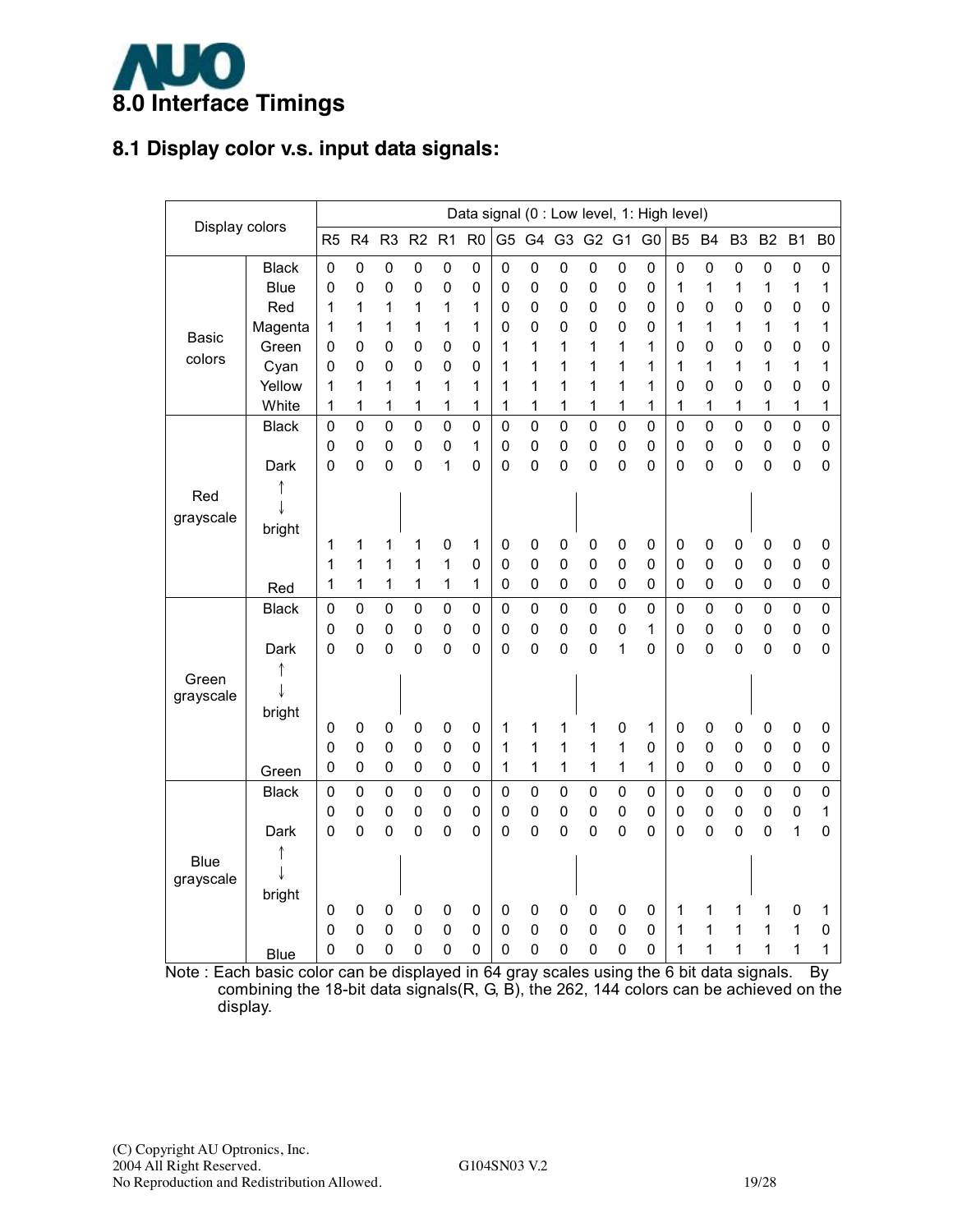

### (1). Timing characteristics of input signals

#### (a) DE mode

| Item                | <b>Symbol</b> | Min. | Typ. | Max. | Unit       | Remark |
|---------------------|---------------|------|------|------|------------|--------|
| Clock frequency     | Fck           | 36   | 40   | 50   | <b>MHz</b> |        |
| Horizontal blanking | Thb1          | 18   | 256  | 624  | Clk        |        |
| Vertical blanking   | Tvb1          | 3    | 28   | 184  | Th         |        |

#### (b) HV mode

| <b>Item</b>             | Symbol | Min. | Typ. | Max.           | Unit       | Remark |
|-------------------------|--------|------|------|----------------|------------|--------|
| Clock frequency         | Fck    | 36   | 40   | 50             | <b>MHz</b> |        |
| Hsync period            | Th     | 818  | 1056 | 1424           | <b>Clk</b> |        |
| Hsync pulse width       | Thw    | 2    | 128  |                | <b>Clk</b> |        |
| Hsync front porch       | Thf    | 8    | 40   | -              | <b>Clk</b> |        |
| Hsync back porch        | Thb    | 4    | 88   |                | <b>CIK</b> |        |
| Hsync blanking          | Thb1   | 18   | 256  | 624            | <b>Clk</b> |        |
| Vsync period            | Tv     | 603  | 628  | 784            | Th         |        |
| Vsync pulse width       | Tvw    | 1    | 4    | -              | Th         |        |
| Vsync front porch       | Tvf    | 0    | 1    | $\overline{a}$ | Th         |        |
| Vsync blanking          | Tvb1   | 3    | 28   | 184            | Th         |        |
| Hsync/Vsync phase shift | Tvpd   | 2    | 320  |                | <b>CIK</b> |        |

| Item                   |         | Symbo | <b>Value</b> | Unit | <b>Description</b>                                                                                  |
|------------------------|---------|-------|--------------|------|-----------------------------------------------------------------------------------------------------|
| Horizontal<br>start    | display | The   | 218          | Clk  | After falling edge of Hsync, counting<br>218 clk, then getting valid data from<br>219th clk's data. |
| Vertical display start |         | Tve   | 25           | Th   | After falling edge of Vsync, counting<br>25th, then getting 26th Th's data.                         |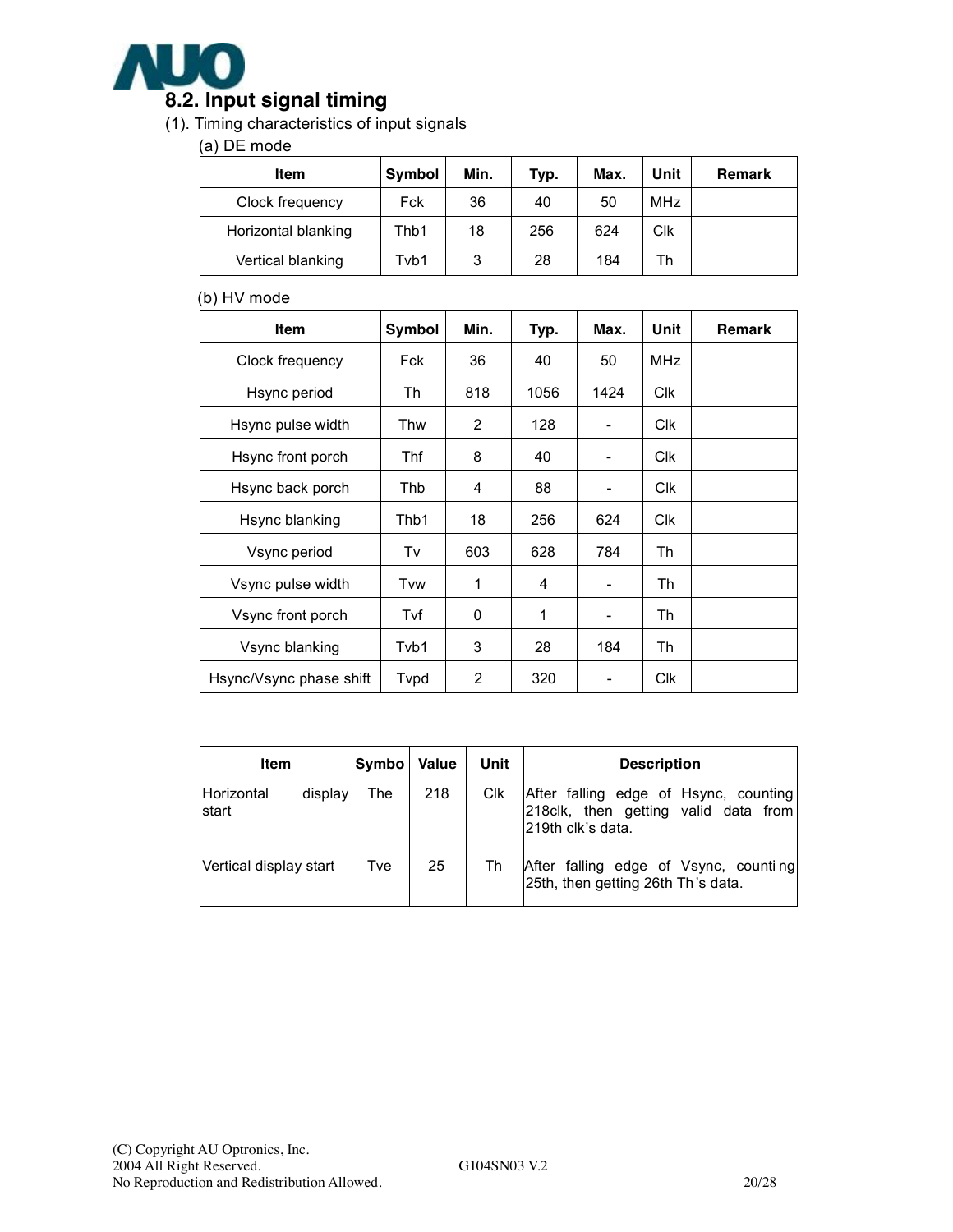

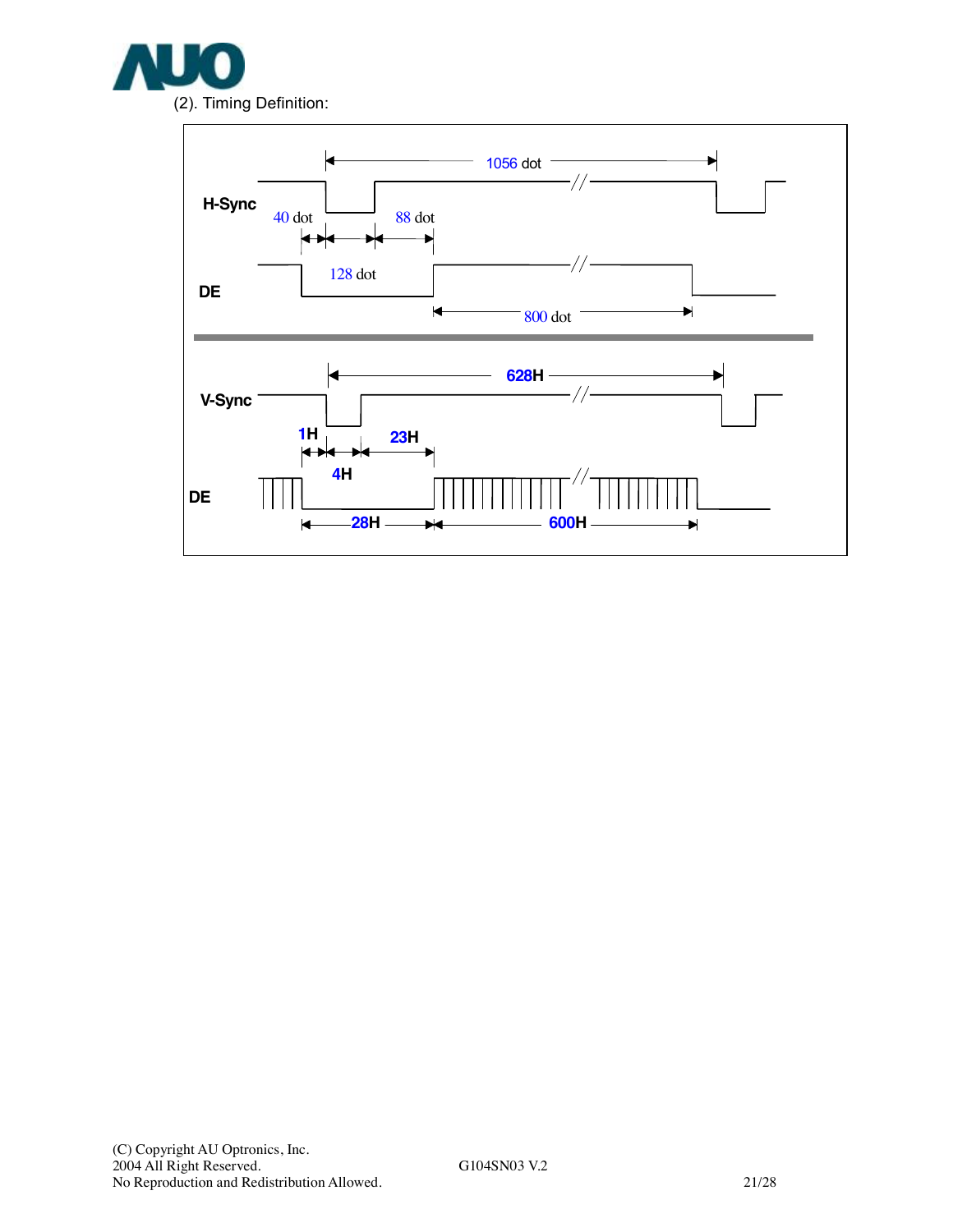

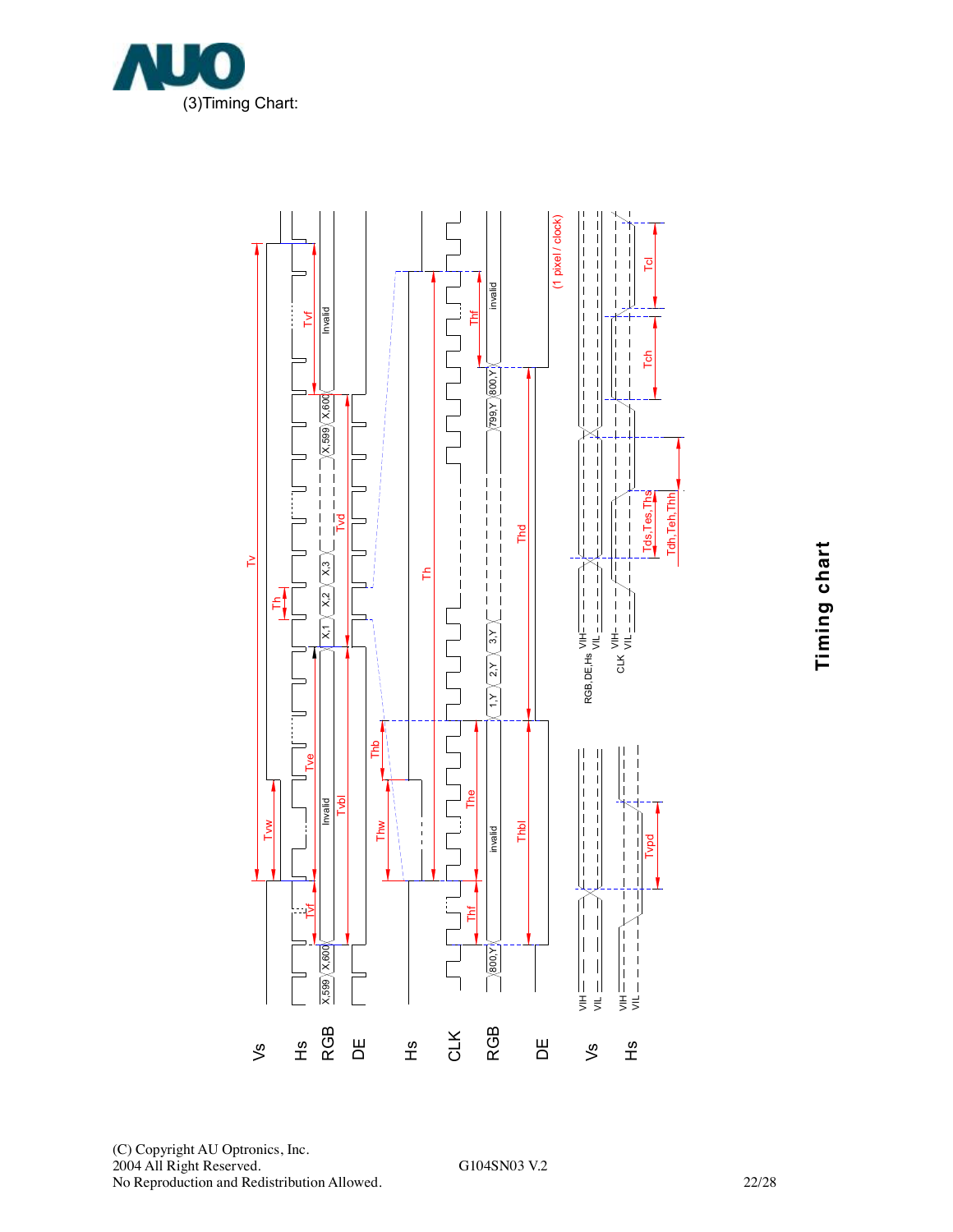

| D(1,1)   | D(2,1)     | . | D(X,1)     | . | D(799,1        | D(800,1)       |
|----------|------------|---|------------|---|----------------|----------------|
| D(1,2)   | D(2,2)     | . | D(X,2)     | . | D(799,2        | D(800,2)       |
|          |            | . |            | . |                |                |
| D(1,Y)   | D(2,Y)     | . | D(X, Y)    | . | D(799, Y       | D(800,Y)       |
|          |            | . |            | . |                |                |
| D(1,599  | D( $2,599$ | . | D( $X,599$ | . | 799,599)<br>D( | D(800,599)     |
| D(1,600) | D( $2,600$ | . | D(X, 600)  | . | 799,600)<br>D١ | D(<br>800,600) |

# **9.0 Backlight Characteristic**

Backlight driving conditions

| <b>Parameter</b>      | Symbol  | Min.  | Typ.                     | Max. | Unit            | <b>Remark</b>    |
|-----------------------|---------|-------|--------------------------|------|-----------------|------------------|
| Lamp voltage          | $V_{L}$ | 510   | 560                      | 610  | Vrms            | Note 1           |
| Lamp current          |         | 3.0   | 4.5                      | 5.5  | mArms           | Note 1           |
| Power consumption     | $P_L$   |       | 2.52                     |      | w               | Note 2           |
|                       |         |       | $\overline{\phantom{a}}$ | 1050 |                 | $T = 0^{\circ}C$ |
| Lamp starting voltage | Vs      |       | -                        | 800  | Vrms            | $T = 25^{\circ}$ |
| Frequency             | $F_L$   |       | 60                       |      | KH <sub>z</sub> | Note 3           |
| Lamp life time        |         | 10000 | 20000                    |      | Hr              | Note 1, 4        |

Note 1: T=  $25^{\circ}$ C, I<sub>L</sub> = 4.5mA

- Note 2: Inverter should be designed with the characteristic of lamp. When you are designing the inverter, the output voltage of the inverter should comply with the following conditions.
	- (1). The area under the positive and negative cycles of the waveform of the lamp current and lamp voltage should be area symmetric(the symmetric ratio should be larger than 90%).
	- (2). There should not be any spikes in the waveform.
	- (3). The waveform should be sine wave as possible.
	- (4). Lamp current should not exceed the maximum value within the operating Temperature (It is prohibited to over the maximum lamp current even if operated in The non-guaranteed temperature). When lamp current over the maximum value for a long time, it may cause fire. Therefore, it is recommend that the inverter should have the current limited circuit.
- Note 3: Lamp frequency may produce interference with horizontal synchronous frequency and this may cause line flow on the display. Therefore lamp frequency shall be detached from the horizontal synchronous frequency and its harmonics as far as possible in order to avoid interference.
- Note 4: Brightness (IL=4.5mA) to be decrease to the 50% of the initial value.

## **Signal for Lamp connector**

| Pin no. | Symbol | <b>Function</b>            | <b>Remark</b>      |
|---------|--------|----------------------------|--------------------|
|         |        | CCFL power supply $(H.V.)$ | Cable color: Pink  |
|         |        | CCFL power supply(GND)     | Cable color: White |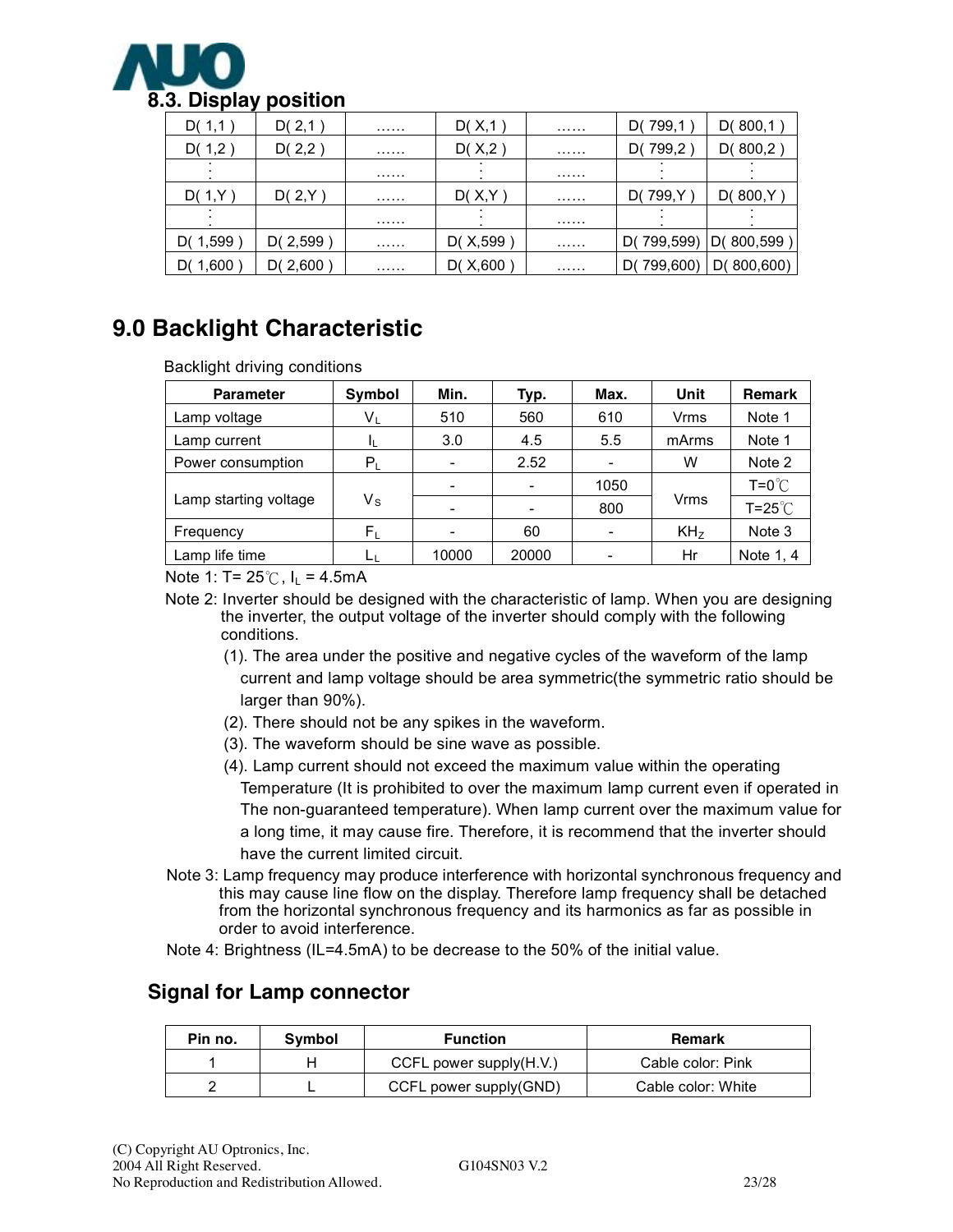

# **10.0 Touch Panel Specification**

## **10.1 Operating condition**

| ∖tem              | Min. | 'yp. | Max.                     | Unit | Remark |
|-------------------|------|------|--------------------------|------|--------|
| Operating voltage |      |      | $\overline{\phantom{0}}$ | v рс |        |

## **10.2 Electrical characteristic**

| Item                       |       | Min. | Typ. | Max. | Unit      |
|----------------------------|-------|------|------|------|-----------|
| <b>Terminal Resistance</b> | XH-XL | 200  | 500  | 800  |           |
|                            | YH-YL | 200  | 500  | 800  |           |
| Insulation resistance      | $X-Y$ | 20   |      |      | $M\Omega$ |
| Linearity                  |       | -    |      | 1.5  | $\%$      |
|                            |       |      |      | 1.5  | %         |

## **10.3 Mechanical characteristic**

| Item                      | Min. | Typ. | Max. | Jnit |
|---------------------------|------|------|------|------|
| Pen/Finger input pressure | -    |      | 120  |      |
| Surface hardness          | -    |      | -    |      |

#### CN3: FFC tail

| Pin. No. | Symbol | Description                        |
|----------|--------|------------------------------------|
|          | XН     | High voltage terminal along X-axis |
|          | YH     | High voltage terminal along Y-axis |
|          | XL     | Low voltage terminal along X-axis  |
|          |        | Low voltage terminal along Y-axis  |



Connection Description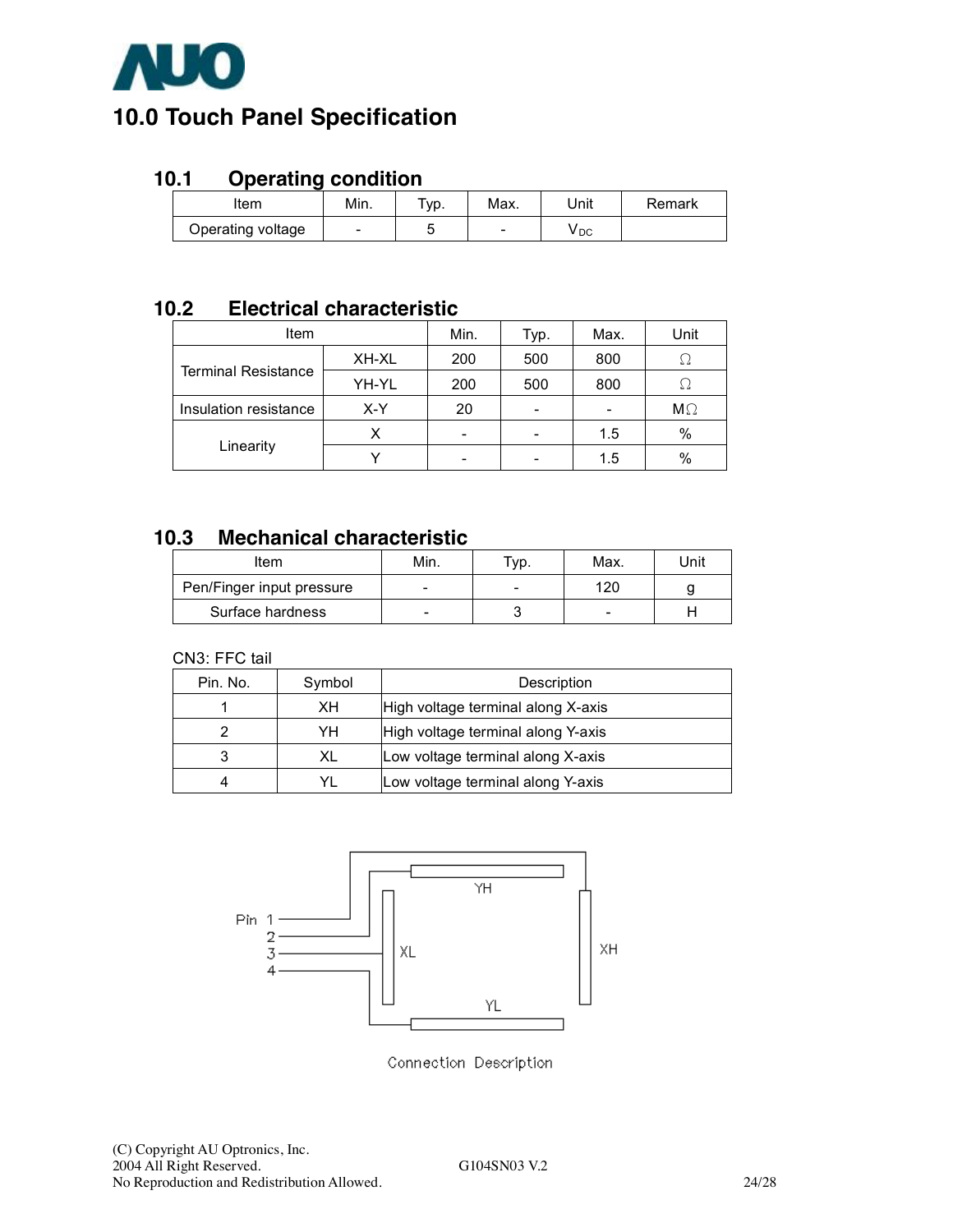

# **10.4 Touch Panel Outline Dimension**

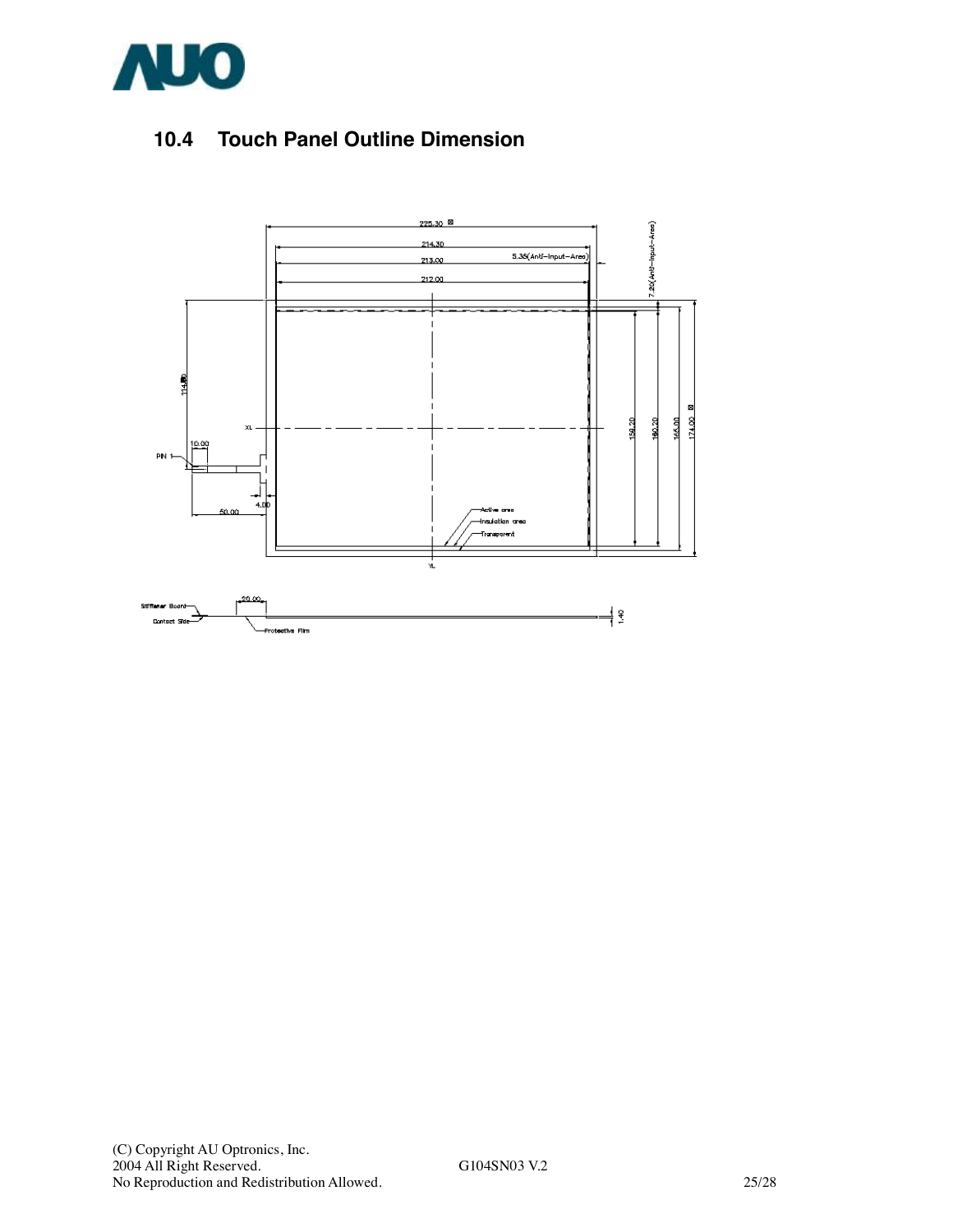

| <b>Test tem</b>                               | <b>Test Condition</b>                                                                     | <b>Remark</b> |
|-----------------------------------------------|-------------------------------------------------------------------------------------------|---------------|
| High temperature storage                      | 70℃, 300Hrs                                                                               | Note 1, 2, 3  |
| Low temperature storage                       | $-20^{\circ}$ C, 300Hrs                                                                   | Note 1, 2, 3  |
| High temperature & high<br>humidity operation | 40℃, 90%RH, 300Hrs<br>(No condensation)                                                   | Note 1, 2, 3  |
| High temperature<br>operation                 | 50°C, 300Hrs                                                                              | Note 1, 2, 3  |
| Low temperature operation   0°C, 300Hrs       |                                                                                           | Note 1, 2, 3  |
| Temperature cycling<br>(non-operation)        | -20℃ <b>~60</b> ℃<br>1H, 10mins, 1H, 5cycles                                              | Note 1, 2, 3  |
| Electrostatic discharge<br>(non-operation)    | 150 pF, 150 $\Omega$ , 10kV, 1 second, 8<br>position on the panel, 10 times each<br>place | Note 3        |
| <b>Vibration</b><br>(non-operation)           | Sweep: 1.5G, $10H_z \sim 200H_z \sim 10H_z$<br>$/2.5$ min<br>X, Y, Z, 3 directions        | Note 1, 2, 3  |
| Mechanical shock<br>(non-operation)           | 50G/18ms, 200G/2ms, ±X, ±Y, ±Z<br>once for each direction                                 | Note 1, 2, 3  |

Note 1: Evaluation should be tested after storage at room temperature for one hour.

 Note 2: There should be no change which might affect the practical display function when the display quality test is conducted under normal operating condition.

Note 3: Judgment:1. Function OK

2. No serious image quality degradation

# **12.0 Display quality**

The display quality of the color TFT-LCD module should be in compliance with the AUO's OQC inspection standard.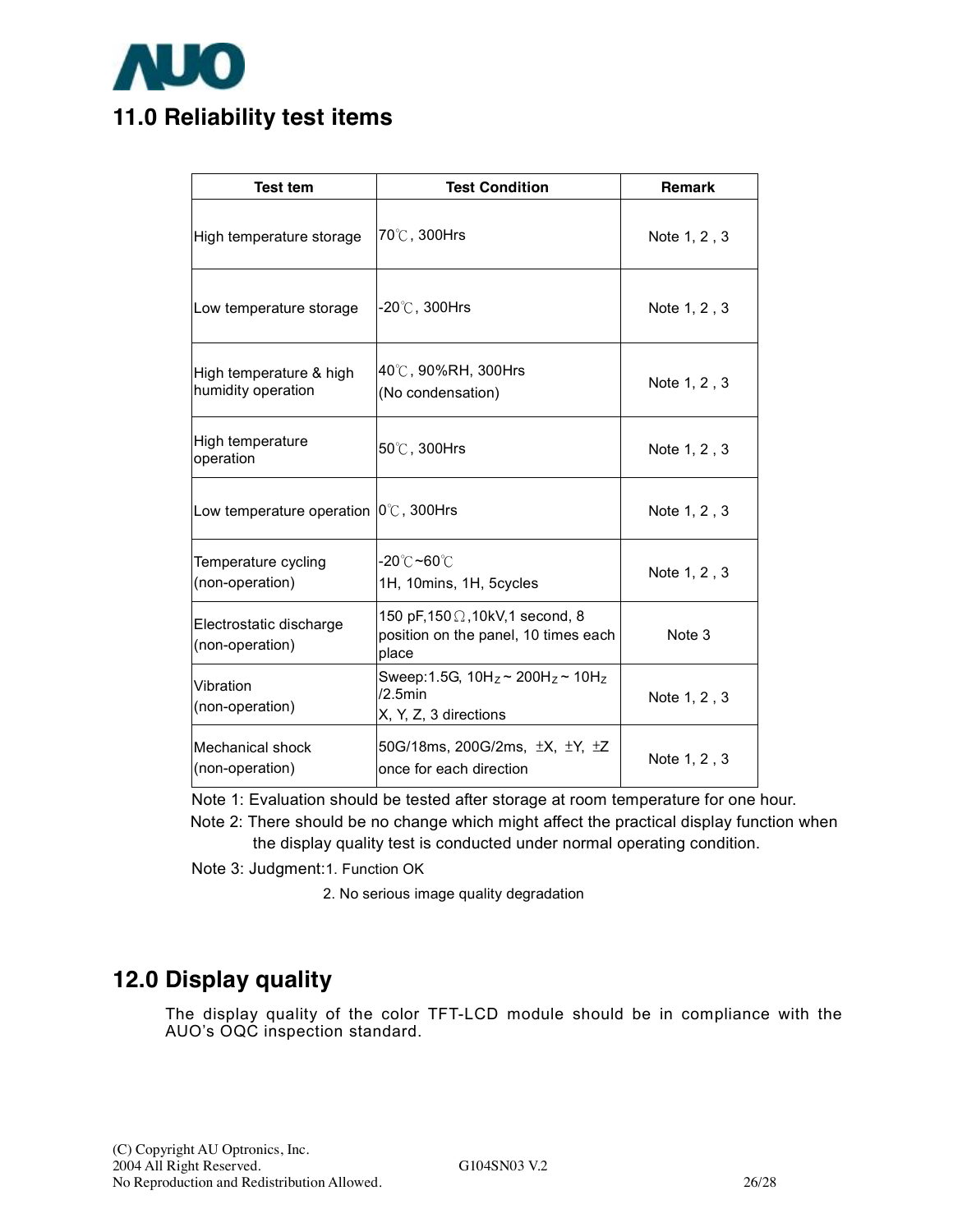